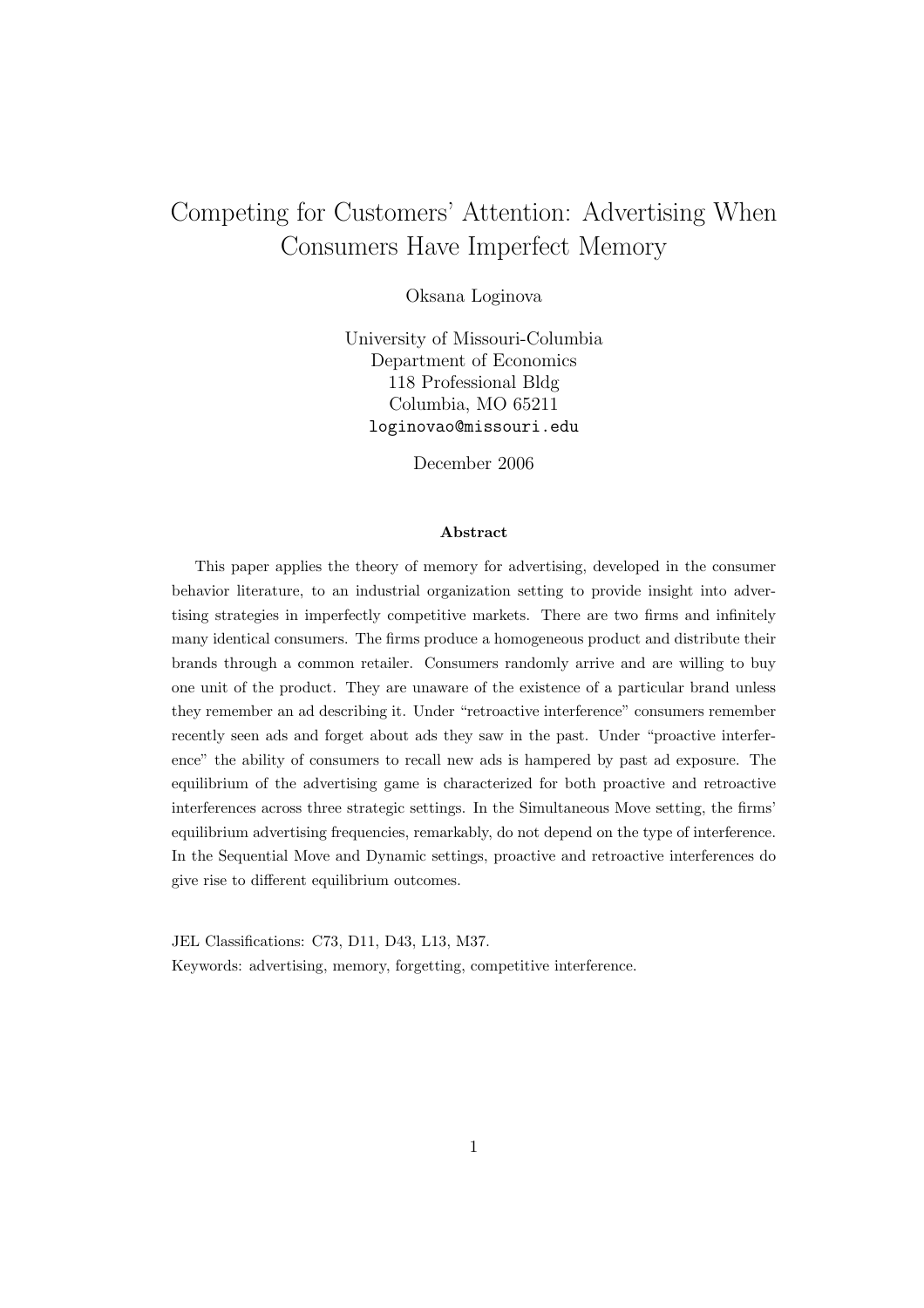# 1 Introduction

Traditionally, advertising has been studied by two very different subfields of social science, economics and psychology<sup>1</sup>. The economic literature on advertising has been concerned with such important questions as the informational content of ads, the socially optimal level of advertising, and firm rivalry. The psychology literature has (among other things) dealt with memory. In this paper, a model is constructed that incorporates economics and psychology to examine the interplay between advertising and memory with respect to firms' advertising decisions.

The branch of economic literature to which the model presented in this paper most closely concerns is informative advertising in new markets, where consumers are a priori uninformed about the existence of goods<sup>2</sup>. In a pioneering study, Butters  $(1977)$  investigated the setting in which firms sell a homogeneous product, and consumers learn about product availability and prices through advertising. He showed that the resulting equilibrium involves price dispersion, with high prices advertised more intensively than low prices. More striking was his finding that free markets produce the socially optimal level of advertising. Stegman (1991) modified Butters' model to allow buyers to have heterogeneous reservation values. He showed that each firm under-advertises in equilibrium. Grossman and Shapiro (1984) examined informative advertising with spatially differentiated products, finding that the market-determined levels of advertising are excessive. The current paper takes a very different tack from the extant literature on informative advertising. Specifically, in this paper a setting is studied in which consumers occasionally forget about the availability of goods and firms advertise in order to "remind" them.

The psychology literature on advertising is also vast and rich. Of particular interest from the perspective of this study are the theories concerning why consumers might forget the ads they have seen. Most widely known among them are decay theory, interference theory,

 $1$ Of course, advertising is one of the primary subjects studied in the field of marketing. Most papers in marketing concerning advertising, however, can be classified as having either economic or psychologic foundations.

<sup>2</sup>For informative advertising in established markets, where consumers are well informed about availability and properties of goods, see, for example, Bester and Petrakis (1995), LeBlanc (1998).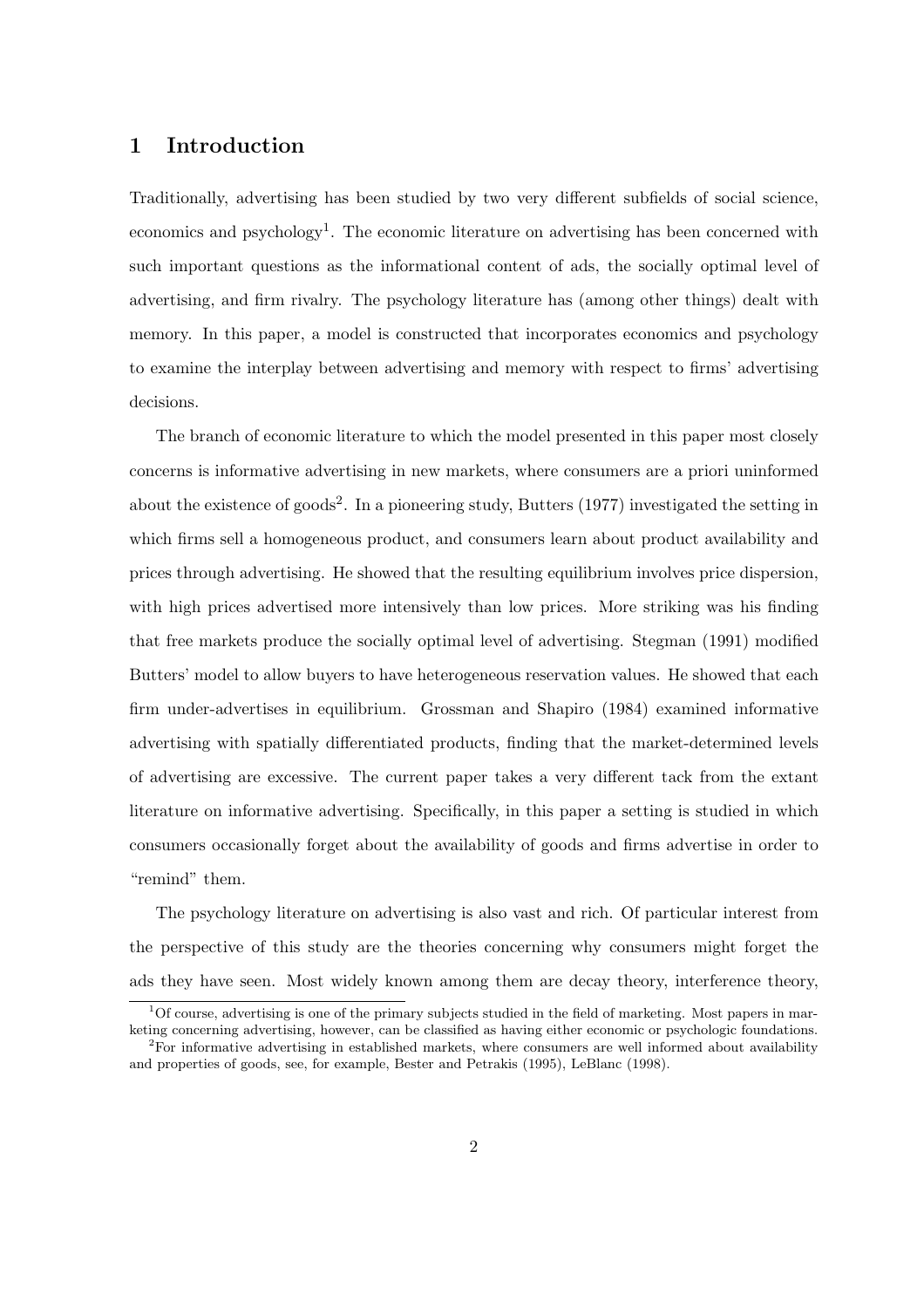and situational forgetting (Tulving and Pearlston  $1966$ )<sup>3</sup>. According to the decay theory, memory traces are formed when a person learns information, and when no longer in use, these traces gradually fade with the passage of time (Ebbinghaus 1885, Woodworth 1938). The main argument against this intuitively understandable theory is that it does not account for processes occurring between initial learning and retrieval.

Alternatively, forgetting may occur because in the limited storage capacity earlier learning competes, or interferes, with later learning (Jenkins and Dallenbach 1924, Underwood 1957, Murnane and Shiffrin 1991). The interference theory can work either way. Under proactive interference, earlier learning makes it more difficult to encode new information. Under retroactive interference, later learning hampers the ability to remember previously learned information.

Another theory from the information processing approach was introduced by Tulving (1974), who suggested that people forget certain information because the features of current information do not match those they try to retrieve. The theory of situational forgetting implies that the traces of old information are not lost but require adequate stimulation for their activation and retrieval.

These theories of forgetting, the competitive interference phenomenon in particular, have been carried over into consumer behavior literature in analysis of consumer memory for advertising. Burke and Srull (1988) were the first to conduct a series of experiments that examine interference-induced forgetting in an advertising context. The first experiment tested how consumer memory for magazine ads is affected by subsequent exposure to competitors' ads, finding that recall is significantly diminished by higher level of retroactive interference. The second experiment examined how the learning of new ads is affected by past ad exposure, demonstrating that proactive interference has a negative effect on consumer ability to learn and retain new information presented in future advertising. The third experiment investigated how consumer memory for a particular ad is affected by the ad's level of repetition in various competitive environments. The results suggested that repetition of the same ad only has a positive effect on recall of the advertised product when there is little or no advertising for

<sup>3</sup>See Solso (1988) for a textbook review for these theories.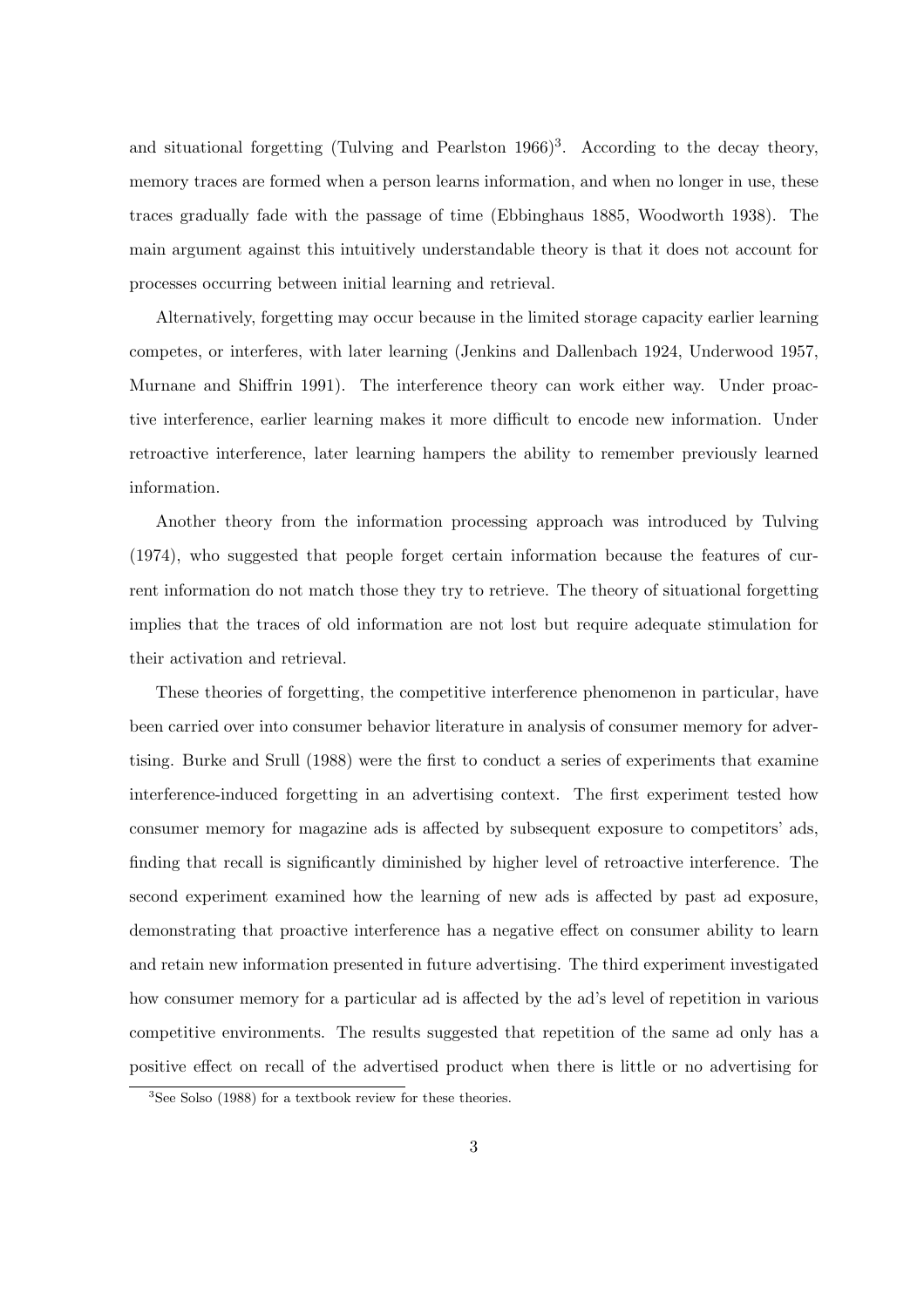competitive products. Therefore, higher levels of ad repetition may not overcome detrimental effects of ad interference<sup>4</sup>.

In subsequent studies, researchers explored the role of brand familiarity in competitive advertising. When consumers are exposed to an ad for a familiar and mature brand, the ad is easily recognized and stored in memory in the well-established schema for the brand. Kent and Allen (1994) showed experimentally that, in comparison to unfamiliar brands, advertising information related to familiar brands is less sensitive to competitive interference<sup>5</sup>.

Summarizing the above, economists have dealt with advertising in competitive markets without taking into account the role of memory. Psychologists have studied consumer memory for advertising but not, of course, equilibrium advertising strategies employed by firms. This paper brings the two together. Its purpose is to construct a model of consumer memory for advertising, based on the decay and interference theories of forgetting, and to embed this model in a setting of oligopolistic firm rivalry.

The agents of the model presented in this paper are two firms and infinitely many identical consumers of total mass one. The firms produce a homogeneous good; firm A produces brand A and firm B produces brand B. The firms distribute their brands through a common retailer. Consumers randomly arrive at the retailer and are willing to buy one unit of the good. To provide a role for advertising, it is assumed that a consumer is unaware of the existence of a particular brand unless she saw and remember an ad describing it. All the events – arrivals to the retailer, advertising messages, and forgetting – are Poisson processes.

Consumer memory for advertising is modelled as a continuous-time Markov chain that takes values in the state space consisting of three elements: "remember an ad describing brand  $A$ ", "remember an ad describing brand  $B$ ", and "unaware of the product existence"<sup>6</sup>. Initially, all consumers are in state "unaware of the product existence". A consumer's memory jumps to state "remember an ad describing brand  $A$ " or "remember an ad describing brand  $B$ " once she sees an advertising message of the respective firm. Suppose the consumer saw firm A's

 $4$ See also Keller (1987, 1991).

<sup>&</sup>lt;sup>5</sup>See also Jewell and Unnava (2003), Kumar and Krishnan (2004).

<sup>&</sup>lt;sup>6</sup>In Wilson (2002), a decision-maker is also restricted to a finite set of memory states. The paper explores how the decision-maker with a bounded memory updates her beliefs upon receiving new information, finding that the agent displays a confirmatory and overconfidence/underconfidence biases.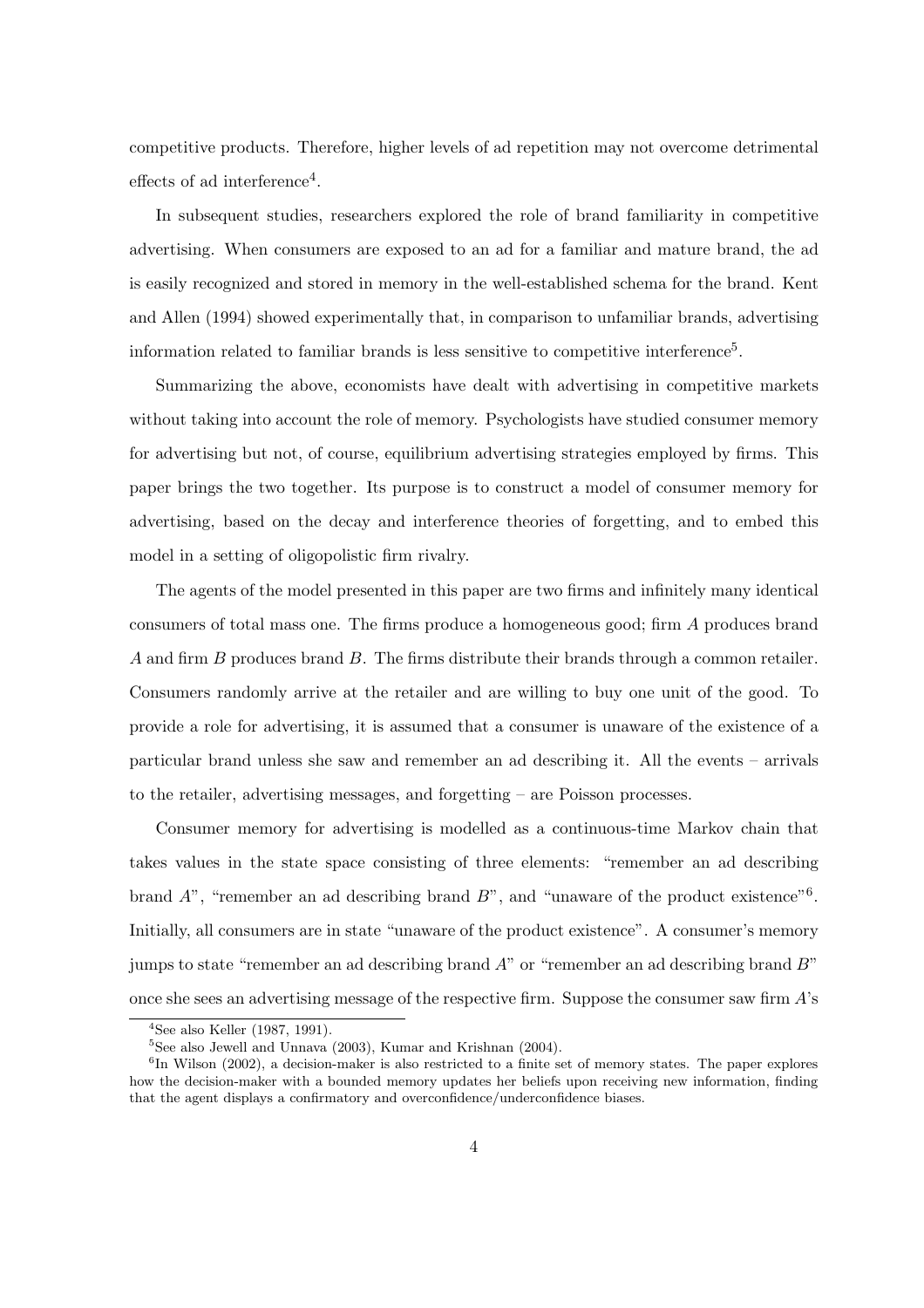ad first. If the consumer subsequently sees firm B's ad, then, under retroactive interference, the memory process jumps to state "remember an ad describing brand  $B$ ", as new information facilitates forgetting of what was learned previously. Under proactive interference, the memory process stays in state "remember an ad describing brand A", as previous learning hampers the ability to encode new information. Finally, the consumer may simply forget about the brand she is aware of, and return to state "unaware of the product existence", a manifestation of the decay theory.

The firms set their prices equal to the consumer valuation for the good and compete in advertising frequencies. The equilibrium outcome of the advertising game is characterized for both proactive and retroactive interferences across three settings: simultaneous, sequential, and dynamic moves. In the Simultaneous Move setting, the firms make their advertising decisions simultaneously at the beginning of the game. In this setup, the equilibrium advertising frequencies, remarkably, do not depend on the type of interference. It is shown that in this setting each firm over-advertises in equilibrium relative to the social optimum.

In the Sequential Move setting, where one firm makes its advertising decision at the beginning of the game, and the other firm enters the market and chooses its advertising frequency at some (exogenously given) time  $T$ , proactive and retroactive interferences give rise to different equilibrium outcomes. Results show that, in order to undermine the advertising incentives of the second firm, the first firm chooses higher advertising frequency under retroactive interference than under proactive. In the third setting studied, the firms choose their advertising frequencies twice, at the beginning of the game, and then at time  $T$ . As in the Sequential Move setting, the equilibrium outcome in the Dynamic setting depends on the interference type. At the beginning of the game, when competing for consumers, the firms choose higher advertising frequencies under proactive interference than under retroactive interference.

In the next section, the formal model is presented. The Simultaneous Move setting is analyzed in Section 3. Some technical lemmas are contained in Section 4. In Sections 5 and 6, the Sequential Move and Dynamic settings are explored respectively. Concluding remarks appear in Section 7. All proofs are relegated to an Appendix.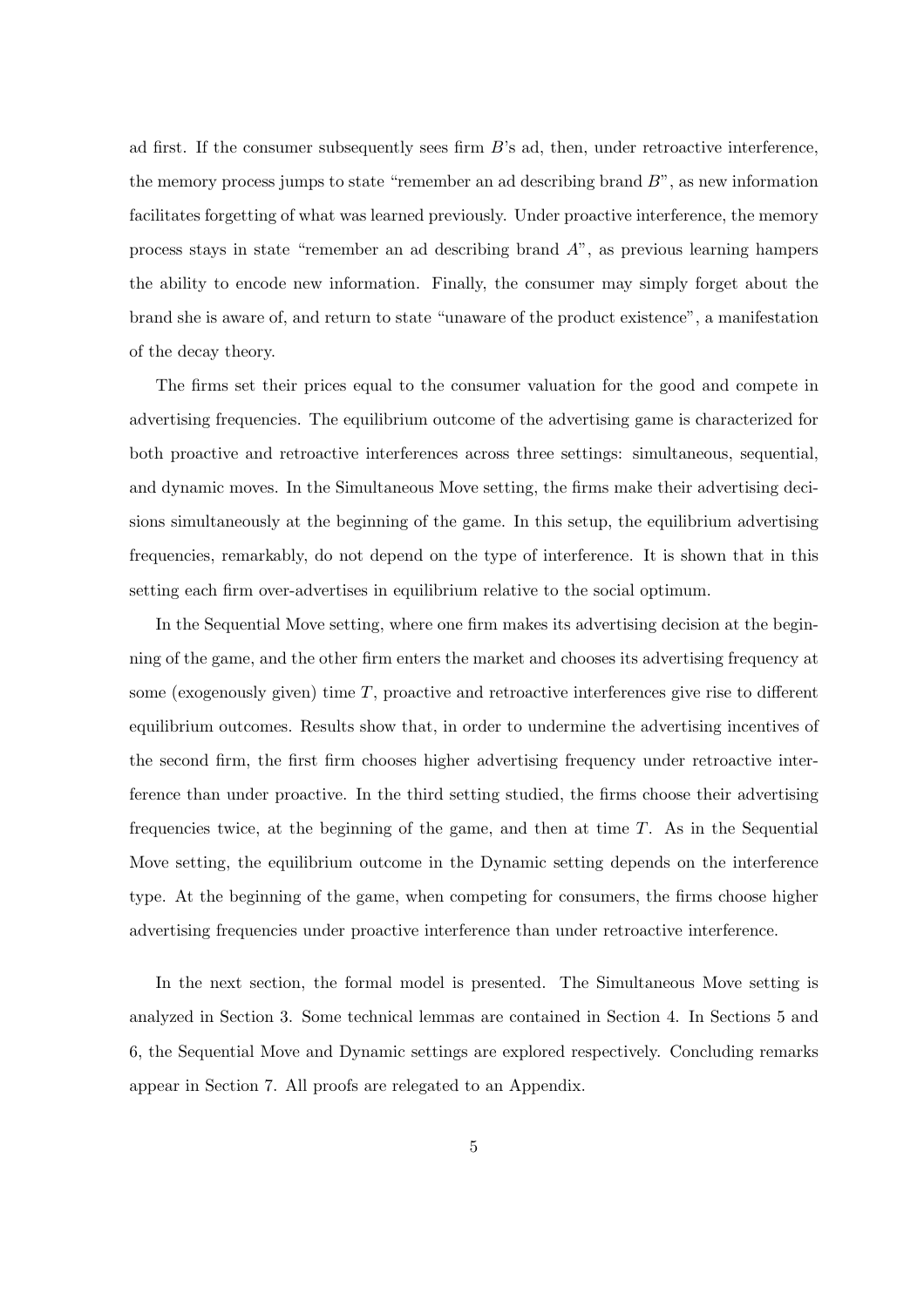# 2 The Model

#### Supply Side

On the supply side, there are two firms, A and B, that produce a homogeneous product at zero marginal cost. The firms distribute their brands through a common retailer.

#### Demand Side

The demand side consists of infinitely many identical consumers of total mass 1. Consumers are risk-neutral, possess continuous-time discount rate  $r > 0$ , and have a sequence of unit demands for the product. In particular, a consumer receives a gross payoff of  $v = 1$  from consuming the product whenever she (i) visits the retailer (i.e., goes shopping) and (ii) remembers to buy the product.

Let  $N_t$  denote the number of times a consumer visits the retailer by time t.  $N_t$  is a Poisson process with rate parameter  $\sigma > 0$ . That is,

- (i) The number of visits during one time interval is independent of the number of visits during a different (non-overlapping) time interval;
- (ii) In a small time interval  $\Delta t$  the consumer visits the retailer with probability about  $\sigma \Delta t$ ,

$$
\Pr\{N_{t+\Delta t} = N_t + 1\} = \sigma \Delta t + o(\Delta t).
$$

Here  $o(\Delta t)$  is much smaller than  $\Delta t$ , i.e.,

$$
\lim_{\Delta t \to 0} \frac{o(\Delta t)}{\Delta t} = 0^7.
$$

#### Advertising Technology

To provide the role for advertising, it is assumed that consumers are unaware of the existence of a particular brand unless they remember an ad describing it. The firms decide on advertising

<sup>&</sup>lt;sup>7</sup>For the definition of a Poisson Process see, for example, Doob (1953), pp. 398-404, or Lawler (1995), pp. 53-56.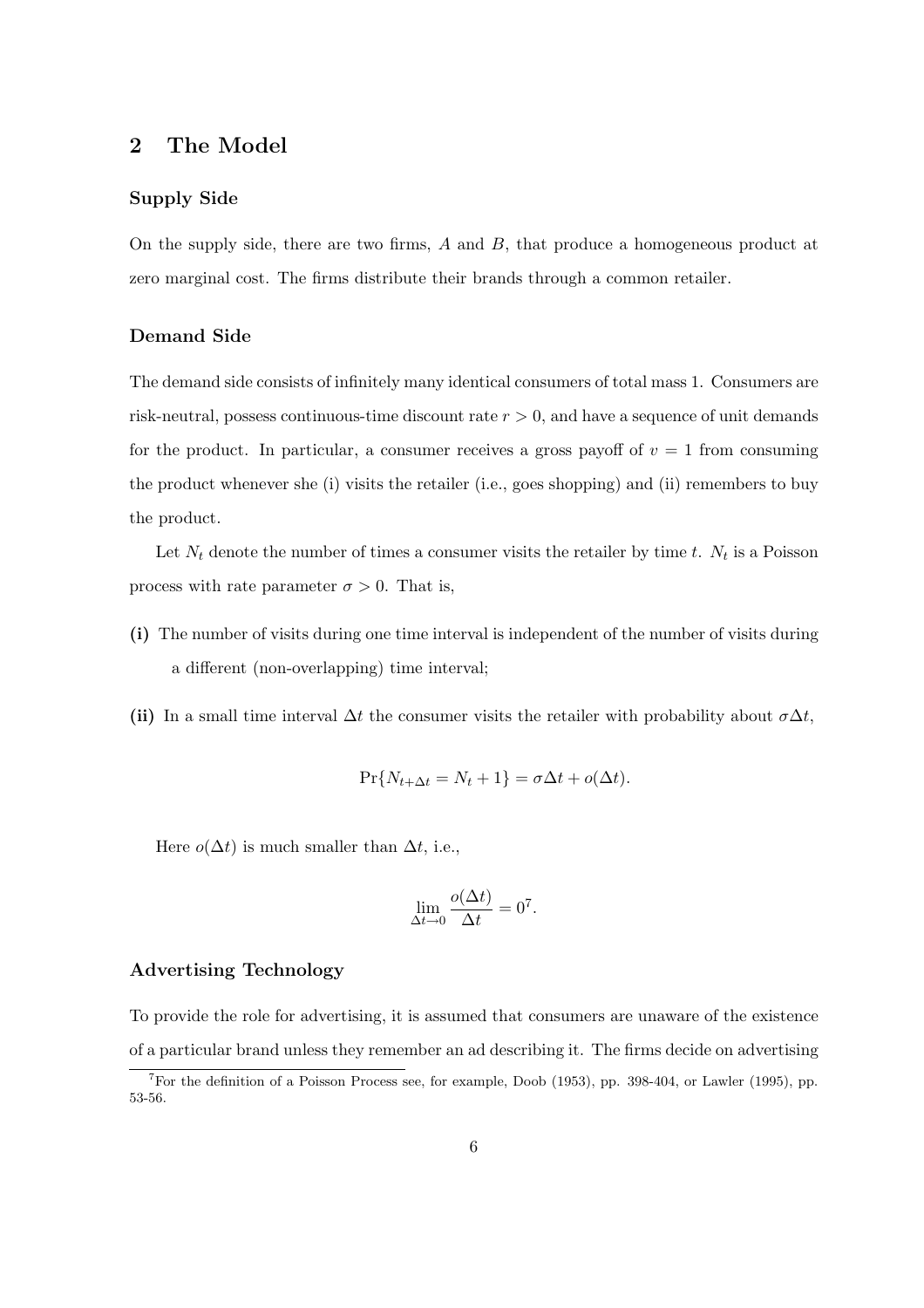frequencies  $\alpha_A$  and  $\alpha_B$  – the rate parameters of Poisson processes that advertising messages follow. Each consumer receives messages independently of other consumers.

The (discounted) cost needed to achieve advertising frequency  $\alpha \geq 0$  is  $c(\alpha)/r$ , where  $c(\cdot)$  is a convex and increasing function,  $c' > 0$ ,  $c'' > 0$ . The boundary assumptions,  $c(0) = c'(0) = 0$ and  $\lim_{\alpha \to \infty} c'(\alpha) = \infty$ , guarantee existence of an interior solution.

#### Consumer Memory for Advertising

Consumer memory for advertising is a continuous-time Markov process  $M_t$  taking values in the state space consisting of three elements:  $s_{\varnothing}$ ,  $s_A$  and  $s_B$ . A consumer remembers an ad describing brand A (brand B) if her memory is in state  $s_A$  (state  $s_B$ ). The consumer is unaware of the product existence if her memory is in state  $s_{\varnothing}$ . It follows that consumers never remember two ads describing each brand at a time. In other words, memory has a limited storage capacity.

The probability that the memory process in state  $s_{\varnothing}$  jumps to state  $s_A$  (state  $s_B$ ) in a small time interval of length  $\Delta t$  is equal to the probability that the consumer sees firm A's  $(firm B's)$  advertising message:

$$
\Pr\{M_{t+\Delta t} = s_A | M_t = s_{\emptyset}\} = \alpha_A \Delta t + o(\Delta t),
$$
  

$$
\Pr\{M_{t+\Delta t} = s_B | M_t = s_{\emptyset}\} = \alpha_B \Delta t + o(\Delta t).
$$

Conversely, the probability that the process in state  $s_A$  (state  $s_B$ ) jumps to state  $s_{\emptyset}$  is proportional to the rate of forgetting  $\phi$ :

$$
\Pr\{M_{t+\Delta t} = s_{\emptyset} | M_t = s_A\} = \phi \Delta t + o(\Delta t),
$$
  

$$
\Pr\{M_{t+\Delta t} = s_{\emptyset} | M_t = s_B\} = \phi \Delta t + o(\Delta t).
$$

Parameter  $\phi \geq 0$  reflects the general observation that people forget as time passes (i.e., the decay theory).

Next, the probability that the process in state  $s_A$  jumps to state  $s_B$  is negligibly small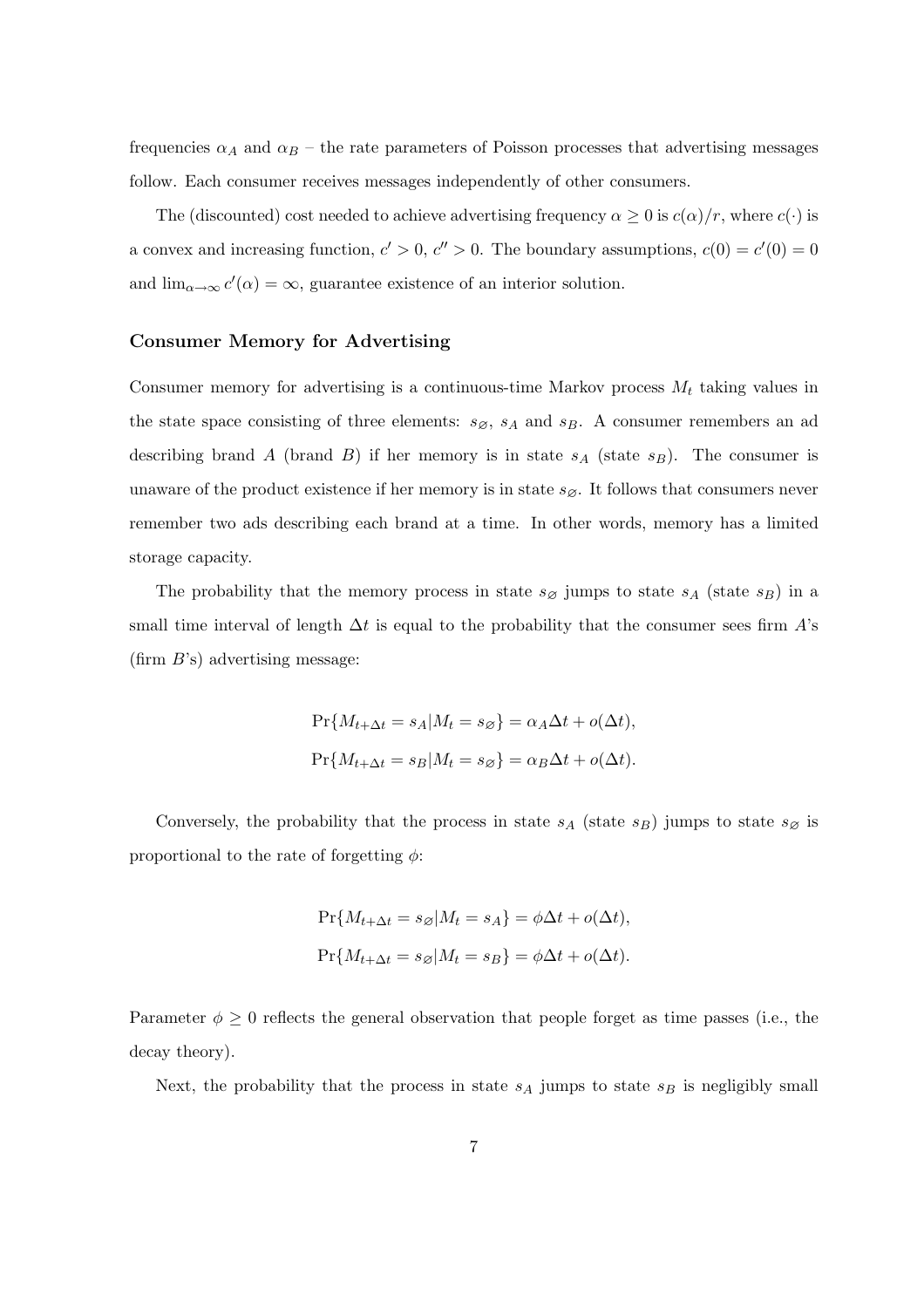#### Figure 1: Transition Diagrams



in case of proactive memory: old information hampers the ability to learn new information. This probability is proportional to  $\alpha_B$  in case of retroactive memory: new information "pushes" out" old information. That is,

$$
\Pr\{M_{t+\Delta t}=s_B|M_t=s_A\}=\left\{\begin{array}{ll} o(\Delta t), & \text{if memory is proactive},\\[2mm] \alpha_B\Delta t+o(\Delta t), & \text{if memory is retroactive}. \end{array}\right.
$$

Similarly,

$$
\Pr\{M_{t+\Delta t} = s_A | M_t = s_B\} = \begin{cases} o(\Delta t), & \text{if memory is proactive,} \\ \alpha_A \Delta t + o(\Delta t), & \text{if memory is retroactive.} \end{cases}
$$

It is assumed  $M_0 = s_{\emptyset}$ . That is, at  $t = 0$  consumers are unaware about the existence of the product. Figure 1 shows graphically the probabilities of transition from one state to another for the two memory types.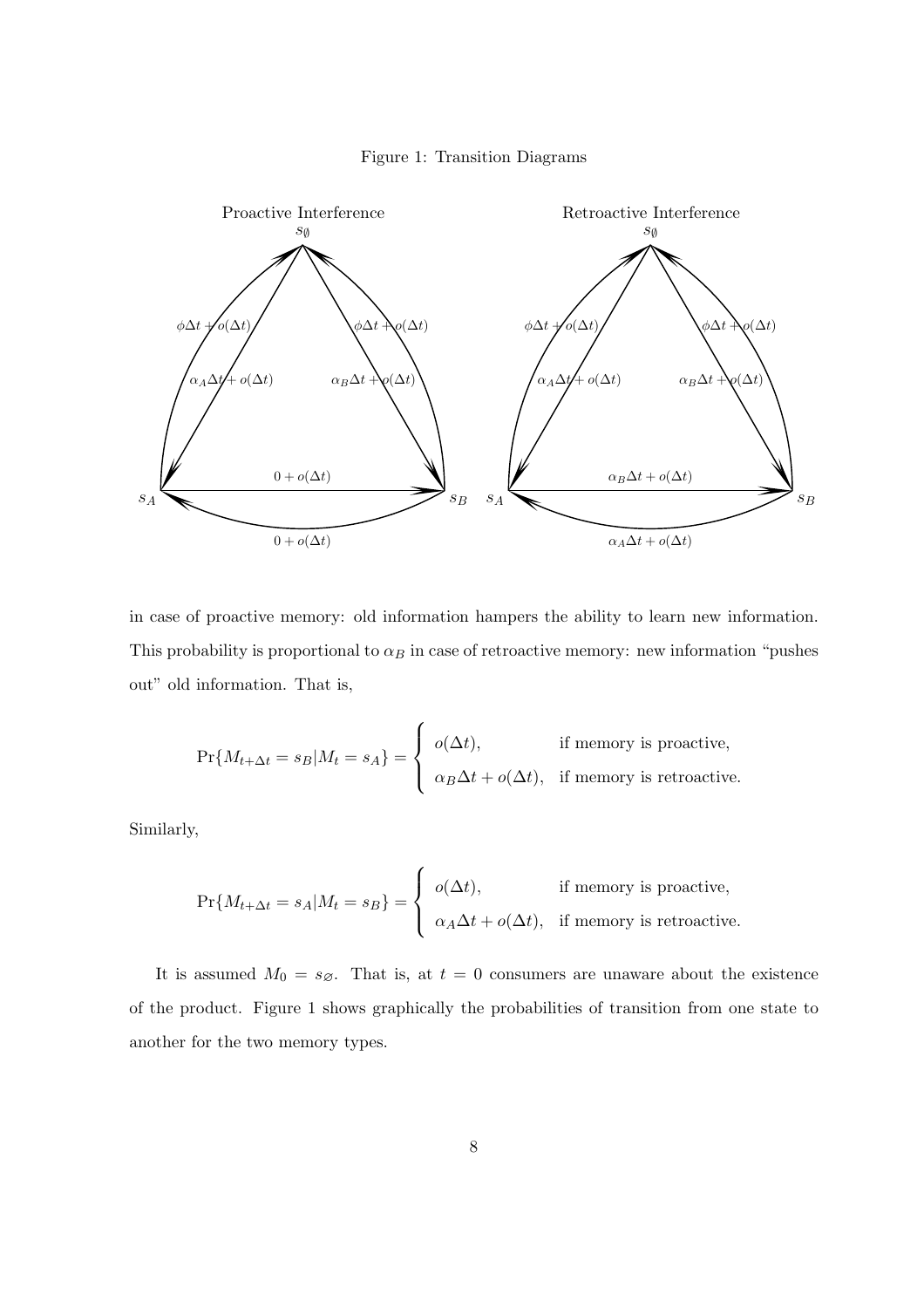#### Equilibrium Concept

There is no price competition between the firms, as, by assumption, consumers never remember two ads describing each brand at a time. The firms set their prices equal to 1, the consumers' valuation for the good.

The strategic variables of the firms are advertising frequencies. The equilibrium concept employed is subgame perfect Nash equilibrium. In the Simultaneous Move setting, the firms choose their advertising frequencies simultaneously. An equilibrium is a pair  $(\alpha_A, \alpha_B)$ .

In the Sequential Move setting, firm A chooses its advertising frequency first; firm B observes firm A's frequency, then chooses its own at exogenous time  $T > 0$ . In this case, an equilibrium is a pair  $(\alpha_A, \alpha_B(\cdot))$ .

In the Dynamic setting, the firms choose their advertising frequencies twice: at  $t = 0$ , and then at  $t = T$ . Therefore, an equilibrium is a quadruple  $(\alpha_{A0}, \alpha_{AT}(\cdot, \cdot); \alpha_{B0}, \alpha_{BT}(\cdot, \cdot)).$ 

## 3 Simultaneous Move Setting

In this section the setting in which firm  $A$  and firm  $B$  make their advertising decisions simultaneously at the beginning of the game is analyzed.

Let  $p_s(t)$  denote the probability that the memory process is in state s at time t:

$$
p_s(t) \equiv \Pr\{M_t = s\},\
$$

where the dependence on  $\alpha_A$  and  $\alpha_B$  is suppressed for the moment.

From the aggregate point of view,  $p_{s_A}(t)$  and  $p_{s_B}(t)$  are the fractions of consumers that at time t remember ads describing brands A and B respectively, while  $p_{s_{\mathcal{B}}}(t)$  is the fraction of consumers that are unaware of the product existence.

When memory is proactive, functions  $p_{s_{\beta}}(t)$ ,  $p_{s_A}(t)$  and  $p_{s_B}(t)$  satisfy the following system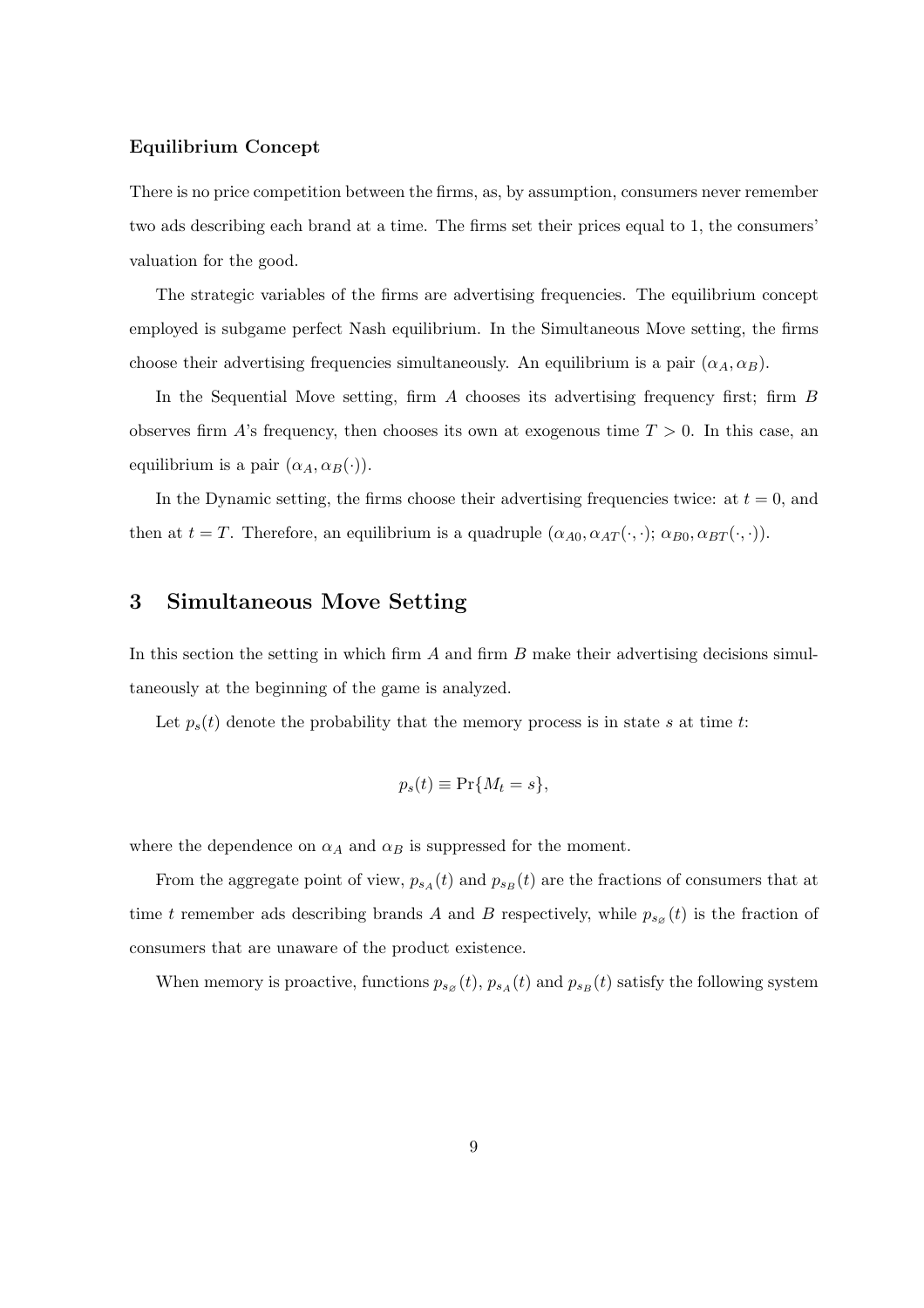of linear differential equations<sup>8</sup>,

$$
\left\{ \begin{array}{l} p_{s_{\varnothing}}' = -(\alpha_A + \alpha_B) p_{s_{\varnothing}} + \phi(p_{s_A} + p_{s_B}), \vspace{.1truecm} \\ p_{s_A}' = -\phi p_{s_A} + \alpha_A p_{s_{\varnothing}}, \vspace{.1truecm} \\ p_{s_B}' = -\phi p_{s_B} + \alpha_B p_{s_{\varnothing}}. \end{array} \right.
$$

The first differential equation corresponds to state  $s_{\emptyset}$ . The change in number of consumers that are unaware of the product existence is on the left hand side of the equation. The minus term on the right hand side is the rate at which consumers "leave" state  $s_{\emptyset}$ ,  $\alpha_A + \alpha_B$ , multiplied by the number of consumers in this state. (A consumer leaves state  $s_{\varnothing}$  when she observes an ad of firm  $A$  or  $B$ .) The plus term on the right hand side is the rate at which consumers "arrive at" state  $s_{\emptyset}$ ,  $\phi$ , multiplied by the number of consumers in states  $s_A$  and s<sub>B</sub>. (A consumer arrives at state  $s_{\alpha}$  from state  $s_A$  or  $s_B$  when she forgets about the existence of brand  $A$  or  $B$ , respectively.)

The second equation corresponds to state  $s_A$ . The change in number of consumers that know about brand A's existence is on the left hand side of the equation. The minus term on the right hand side is the rate at which consumers leave state  $s_A$ ,  $\phi$ , multiplied by the number of consumers in this state. (A consumer leaves state  $s_A$  when she forgets about the brand.) The plus term on the right hand side is the rate at which consumers arrive at state  $s_A$ ,  $\alpha_A$ , multiplied by the number of consumers in state  $s_{\emptyset}$ . (A consumer arrives at state  $s_A$  from state  $s_{\emptyset}$  when she observes an ad of firm A.) Similar logic applies to the third differential equation that corresponds to state  $s_B$ .

When memory is retroactive,

 $\overline{a}$ 

$$
\begin{cases}\np'_{s_{\varnothing}} = -(\alpha_A + \alpha_B)p_{s_{\varnothing}} + \phi(p_{s_A} + p_{s_B}), \\
p'_{s_A} = -(\alpha_B + \phi)p_{s_A} + \alpha_A(p_{s_B} + p_{s_{\varnothing}}), \\
p'_{s_B} = -(\alpha_A + \phi)p_{s_B} + \alpha_B(p_{s_A} + p_{s_{\varnothing}}).\n\end{cases}
$$

The first differential equation, corresponding to state  $s_{\varnothing}$ , coincides with its proactive coun-<sup>8</sup>See, for example, Lawler 1995, pp. 56-61.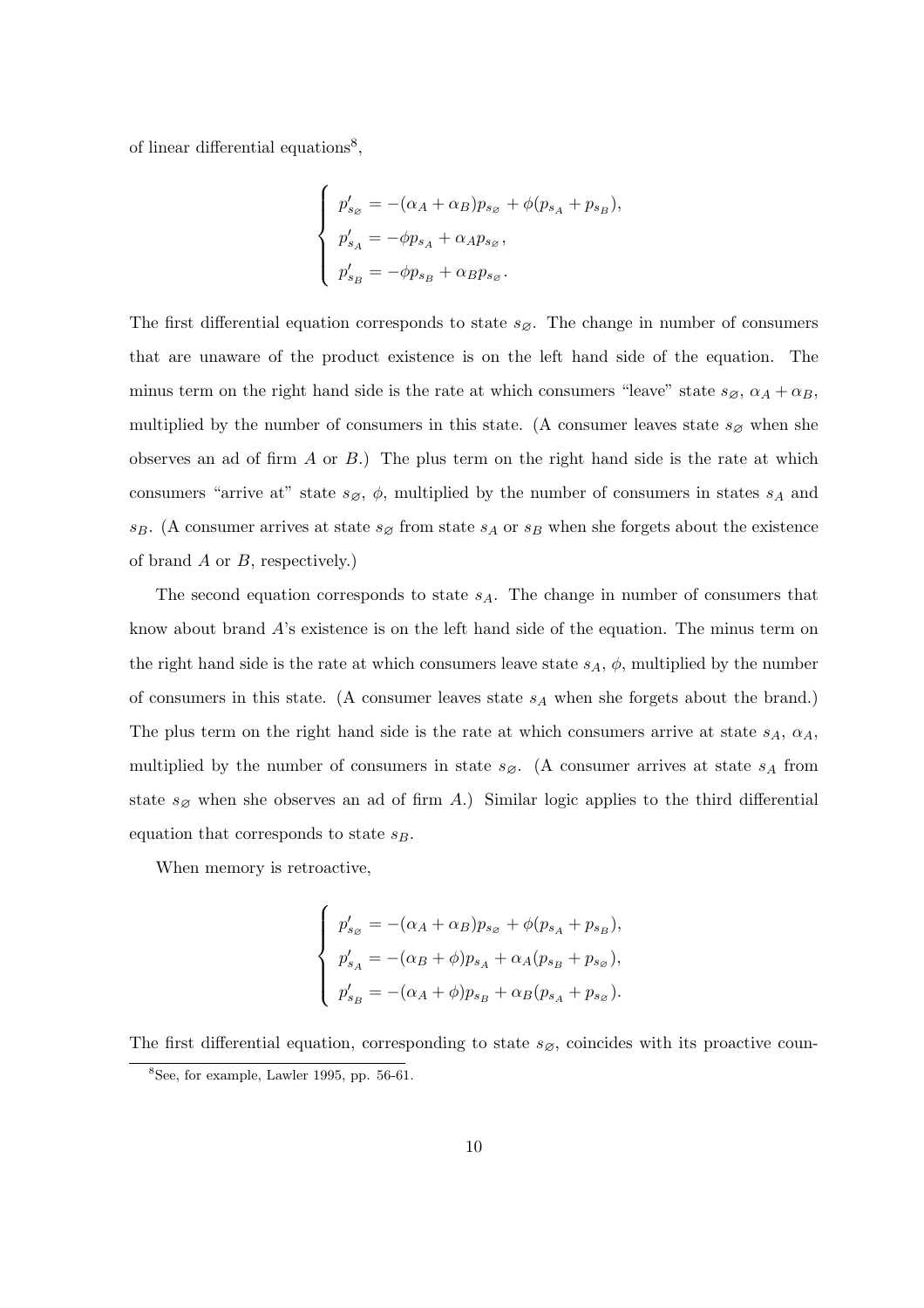terpart. The second and third equations are different. On the left hand side of the second equation is the change in number of consumers that know about brand  $A$ 's existence. The minus term on the right hand side is the rate at which consumers leave state  $s_A$ ,  $\phi + \alpha_B$ , multiplied by the number of consumers in this state. (Under retroactive interference, a consumer leave state  $s_A$  when she either forget about the brand or when she observes an ad describing brand  $B$ .) The plus term on the right hand side is the rate at which consumers arrive at state  $s_A$ ,  $\alpha_A$ , multiplied by the number of consumers in states  $s_{\varnothing}$  and  $s_B$ . (A consumer arrives at state  $s_A$  from state  $s_{\emptyset}$  or  $s_B$  when she observes an ad message of firm A.) Similar logic applies to the third differential equation.

It turns out that under initial conditions  $p_{s_{\beta}}(0) = 1$ ,  $p_{s_A}(0) = p_{s_B}(0) = 0$  (the process is in state  $s_{\emptyset}$  at  $t = 0$ , the two systems generate the same solution.

**Lemma 1.** Probabilities  $p_s(t)$ ,  $s = s_{\emptyset}$ ,  $s_A$  and  $s_B$ , do not depend on the type of consumer memory and are given by

$$
p_{s_{\varnothing}}(t; \alpha_A, \alpha_B) = \frac{\phi + (\alpha_A + \alpha_B)e^{-(\alpha_A + \alpha_B + \phi)t}}{\alpha_A + \alpha_B + \phi}
$$

$$
p_{s_i}(t; \alpha_A, \alpha_B) = \frac{\alpha_i (1 - e^{-(\alpha_A + \alpha_B + \phi)t})}{\alpha_A + \alpha_B + \phi},
$$

,

where  $i = A, B$ .

Limiting probabilities  $\bar{p}_s \equiv \lim_{t\to\infty} p_s(t)$ ,  $s = s_{\varnothing}, s_A, s_B$ , represent long-run behavior of the memory process. It is easy to see that these probabilities are proportional to  $\phi$ ,  $\alpha_A$  and  $\alpha_B$ , respectively:

$$
\bar{p}_{s_{\varnothing}} = \frac{\phi}{\alpha_A + \alpha_B + \phi},
$$

$$
\bar{p}_{s_i} = \frac{\alpha_i}{\alpha_A + \alpha_B + \phi},
$$

where  $i = A, B$ .

Lemma 1 allows to compute the (discounted) profits of the firms, as functions of  $\alpha_A$  and  $\alpha_B$ . In a small time period  $[t, t + \Delta t]$ , a consumer buys brand i with probability  $\sigma \Delta t$  (the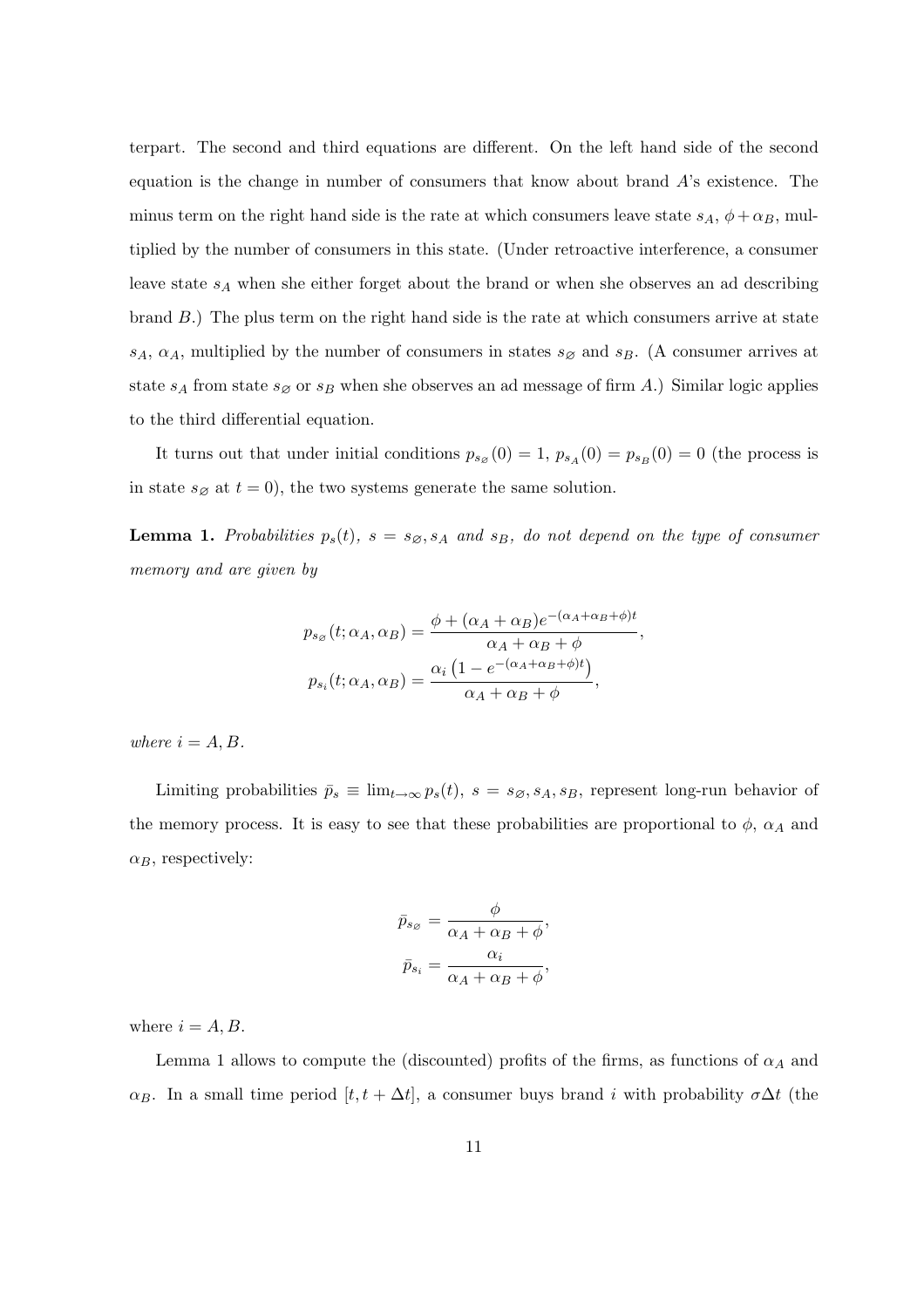probability that she visits the retailer) multiplied by  $p_{s_i}(t; \alpha_A, \alpha_B)$  (the probability that she remembers brand  $i$ ). Firm  $i$ 's profit function is, therefore,

$$
\Pi_i(\alpha_A, \alpha_B) = \int_0^\infty e^{-rt} p_{s_i}(t; \alpha_A, \alpha_B) \sigma dt - \frac{c(\alpha_i)}{r}.
$$

Performing simple algebra yields the following proposition.

**Proposition 1** (Profit Functions). In the Simultaneous Move setting, the profit functions of the firms do not depend on the type of consumer memory and are given by

$$
\Pi_i(\alpha_A, \alpha_B) = \frac{\sigma \alpha_i}{r(\alpha_A + \alpha_B + r + \phi)} - \frac{c(\alpha_i)}{r},
$$

where  $i = A, B$ .

In line with economic intuition, the gross profit of firm i (the first term of  $\Pi_i$ ) is increasing in its own advertising frequency, decreasing in the advertising frequency of its competitor, and is proportional to the shopping rate.

Since probabilities  $p_s(t; \alpha_A, \alpha_B)$ ,  $s = s_A, s_B$ , are the same for the two types of consumer memory, the profit functions are the same. This result is due to symmetry in the initial conditions – at  $t = 0$  consumers do not know brand A, nor brand B.

**Proposition 2** (Over-Advertising in Competitive Equilibrium). In the Simultaneous Move setting:

(i) The social optimum is  $\alpha_A^{\dagger} = \alpha_B^{\dagger} = \alpha^{\dagger}$ , where  $\alpha^{\dagger}$  is implicitly defined by

$$
\frac{\sigma(r+\phi)}{(2\alpha^{\dagger}+r+\phi)^2} = c'(\alpha^{\dagger}).
$$

(ii) Equilibrium is unique and symmetric,  $\alpha_A^* = \alpha_B^* = \alpha^*$ , where  $\alpha^*$  is implicitly defined by

$$
\frac{\sigma(\alpha^* + r + \phi)}{(2\alpha^* + r + \phi)^2} = c'(\alpha^*).
$$

(iii) Advertising is socially excessive,  $\alpha^* > \alpha^{\dagger}$ .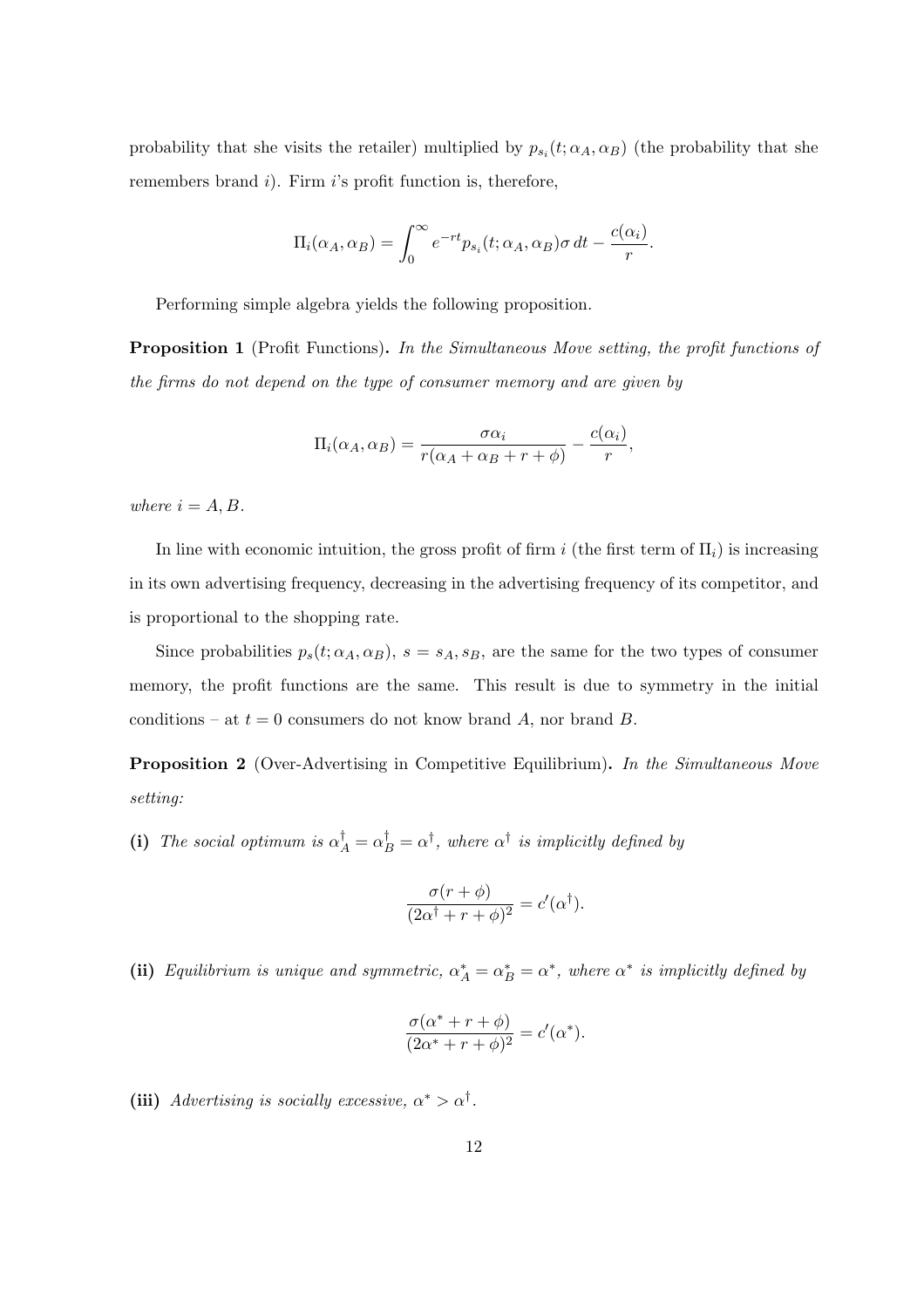While a social planner would aim to increase the fraction of consumers that know about the product availability through the firms' advertising messages, each firm cares only about the fraction of consumers that remember its own brand. As a result, the two firms over-advertise in equilibrium.

In the simple setting where the firms choose their advertising frequencies simultaneously at the beginning of the game, the equilibrium outcome is the same independent of whether consumer memory is proactive or retroactive. However, if some sort of asymmetry is introduced (for example, one firm enters the market and chooses its advertising frequency first, as in the Sequential Move setting), or if the firms make their advertising decisions dynamically (the Dynamic setting), the equilibrium outcome does depend on the type of memory process.

For the rest of the paper  $\phi = 0$  is assumed. That is, no direct forgetting occurs. This assumption greatly simplifies the analysis and makes the difference between proactive and retroactive interference as stark as possible.

## 4 Technical Lemmas

Let  $p_{ss'}^m(\tau)$  denote the probability that type m memory will be in state s' in a time interval of length  $\tau > 0$ , given that the process is currently in state s:

$$
p_{ss'}^m(\tau) \equiv \Pr\{M_{t+\tau} = s'|M_t = s\},\
$$

where the dependence on  $\alpha_A$  and  $\alpha_B$  is suppressed for the moment. This probability is independent of t, since the memory process has the Markov property.

**Lemma 2. (i)** Suppose the memory process is currently in state  $s_{\emptyset}$ . Then,

$$
p_{s_{\varnothing}s_i}^m(\tau;\alpha_A,\alpha_B) = \frac{\alpha_i \left(1 - e^{-(\alpha_A + \alpha_B)\tau}\right)}{\alpha_A + \alpha_B},
$$

where  $m = P, R$ , and  $i = A, B$ .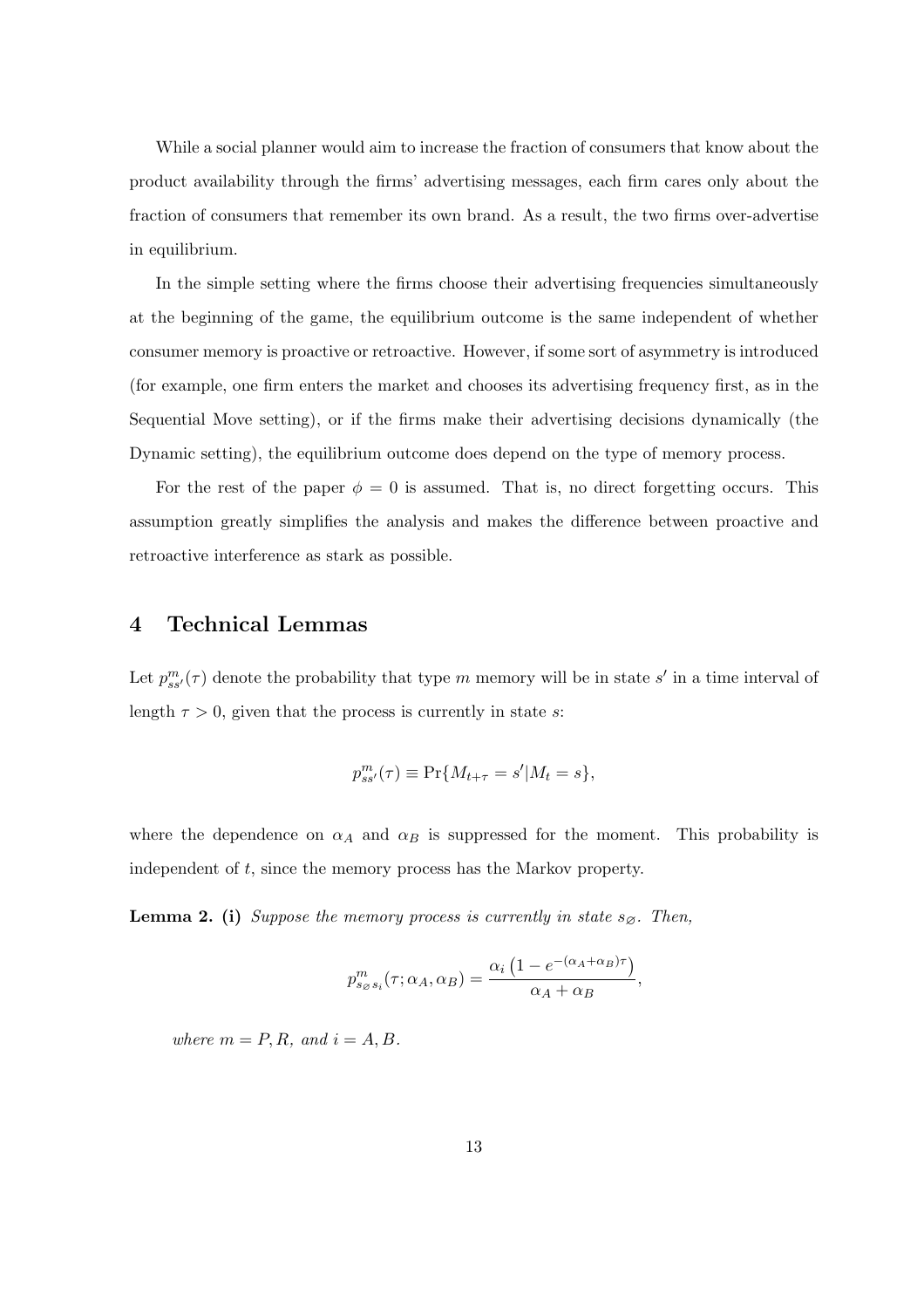(ii) Suppose the memory process is currently in state  $s_i$ . Then,

$$
p_{s_is_i}^m(\tau;\alpha_A,\alpha_B) = \begin{cases} 1, & \text{if } m = P, \\ \frac{\alpha_i + \alpha_j e^{-(\alpha_A + \alpha_B)\tau}}{\alpha_A + \alpha_B}, & \text{if } m = R, \end{cases}
$$
  

$$
p_{s_is_j}^m(\tau;\alpha_A,\alpha_B) = \begin{cases} 0, & \text{if } m = P, \\ \frac{\alpha_j(1 - e^{-(\alpha_A + \alpha_B)\tau})}{\alpha_A + \alpha_B}, & \text{if } m = R, \end{cases}
$$

where  $i, j = A, B, and i \neq j$ .

This technical lemma deserves some discussion. First, suppose the memory process is currently in state  $s_{\emptyset}$ . Probabilities  $p_{s_{\emptyset} s_A}^m(\tau)$  and  $p_{s_{\emptyset} s_B}^m(\tau)$  are obtained by applying  $\phi = 0$  to the formulas of Lemma 1.

Next, suppose the process is in state  $s_i$ ,  $i = A, B$ . Consider proactive memory: the only way the process can leave this state is through forgetting, which never happens as  $\phi = 0$ . Therefore, for any  $\tau > 0$ ,  $p_{s_i s_i}^m(\tau) = 1$  and  $p_{s_i s_j}^m(\tau) = 0$ .

Consider retroactive memory. It is easy to see that  $p_{s_i s_i}^m(\tau)$  is always greater than the corresponding long-run probability  $\bar{p}_{s_i}$ , but converges to it as  $\tau \to \infty$ . In contrast,  $p_{s_i s_j}^m(\tau)$ converges to  $\bar{p}_{s_j}$  from below.

Define

$$
V_i^m(\alpha_A, \alpha_B)|_s = \int_0^\infty e^{-r\tau} p_{ss_i}^m(\tau; \alpha_A, \alpha_B) \sigma \, d\tau.
$$

In other words,  $V_i^m(\alpha_A, \alpha_B)|_s$  is the gross (i.e., excluding the advertising costs) discounted profit function of firm i given that the memory process is currently in state s.

**Lemma 3. (i)** Suppose that the memory process is currently in state  $s_{\varnothing}$ . Then,

$$
V_i^m(\alpha_A, \alpha_B)|_{s_{\varnothing}} = \frac{\sigma \alpha_i}{r(\alpha_A + \alpha_B + r)},
$$

where  $m = P, R$ , and  $i = A, B$ .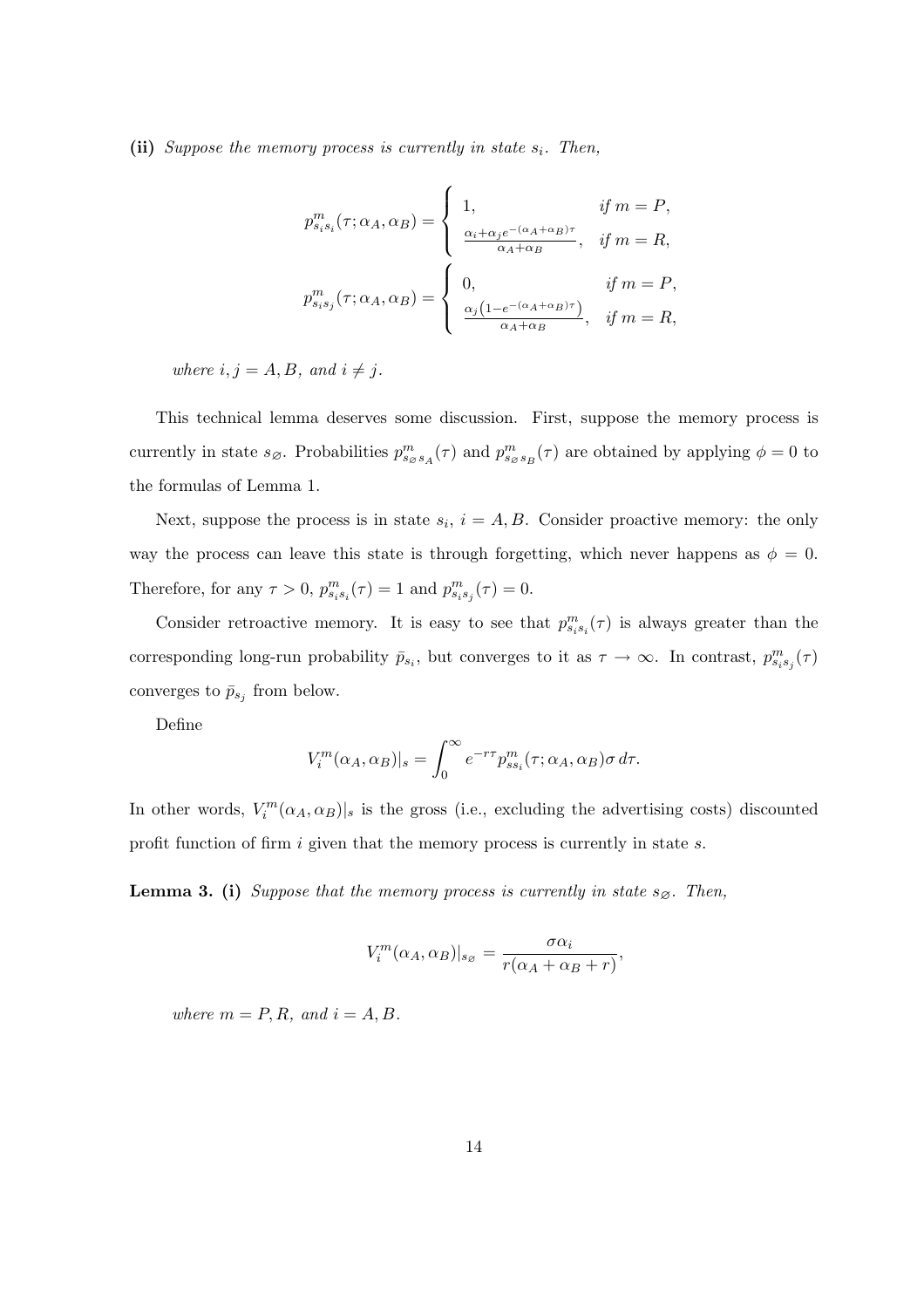(ii) Suppose that the memory process is currently in state  $s_i$ . Then,

$$
V_i^m(\alpha_A, \alpha_B)|_{s_i} = \begin{cases} \frac{\sigma}{r}, & \text{if } m = P, \\ \frac{\sigma(\alpha_i+r)}{r(\alpha_A+\alpha_B+r)}, & \text{if } m = R, \end{cases}
$$

$$
V_j^m(\alpha_A, \alpha_B)|_{s_i} = \begin{cases} 0, & \text{if } m = P, \\ \frac{\sigma\alpha_j}{r(\alpha_A+\alpha_B+r)}, & \text{if } m = R, \end{cases}
$$

where  $i, j = A, B, and i \neq j$ .

Consider proactive memory. If the memory process is currently in state  $s_i$ , firm i's gross profit is equal to  $\sigma/r$  (maximum possible). The gross profit of its competitor is zero in this case.

When consumer memory is retroactive, the comparative advantage that firm  $i$  has is less pronounced:

$$
V_i^R(\alpha_A, \alpha_B)|_{s_i} = \frac{\sigma(\alpha_i + r)}{r(\alpha_A + \alpha_B + r)} < \frac{\sigma}{r}.
$$

## 5 Sequential Move Setting

In this section the setting in which the firms make their advertising decisions sequentially is analyzed. Firm A chooses its advertising frequency at the beginning of the game. Firm B enters the market at some exogenous time  $T > 0$ , observes firm A's advertising decision, and then chooses its own advertising frequency.

When firm B enters the market, consumers of total mass  $p_{s_A}(T; \alpha_A, 0) = 1 - e^{-\alpha_A T}$ know about brand A, the rest (fraction  $p_{s_{\emptyset}}(T; \alpha_A, 0) = e^{-\alpha_A T}$ ) are not aware of the product existence. Lemmas 1 and 3 allow computation of the firms' profit functions. For  $m = P, R$ ,

$$
\Pi_A^m(\alpha_A, \alpha_B) = V_A^m(\alpha_A, 0)|_{s_{\varnothing}} - e^{-rT} \sum_{s=s_{\varnothing}, s_A} p_s(T; \alpha_A, 0) V_A^m(\alpha_A, 0)|_s
$$

$$
+ e^{-rT} \sum_{s=s_{\varnothing}, s_A} p_s(T; \alpha_A, 0) V_A^m(\alpha_A, \alpha_B)|_s - \frac{c(\alpha_A)}{r},
$$

$$
\Pi_B^m(\alpha_A, \alpha_B) = \sum_{s=s_{\varnothing}, s_A} p_s(T; \alpha_A, 0) V_B^m(\alpha_A, \alpha_B)|_s - \frac{c(\alpha_B)}{r}.
$$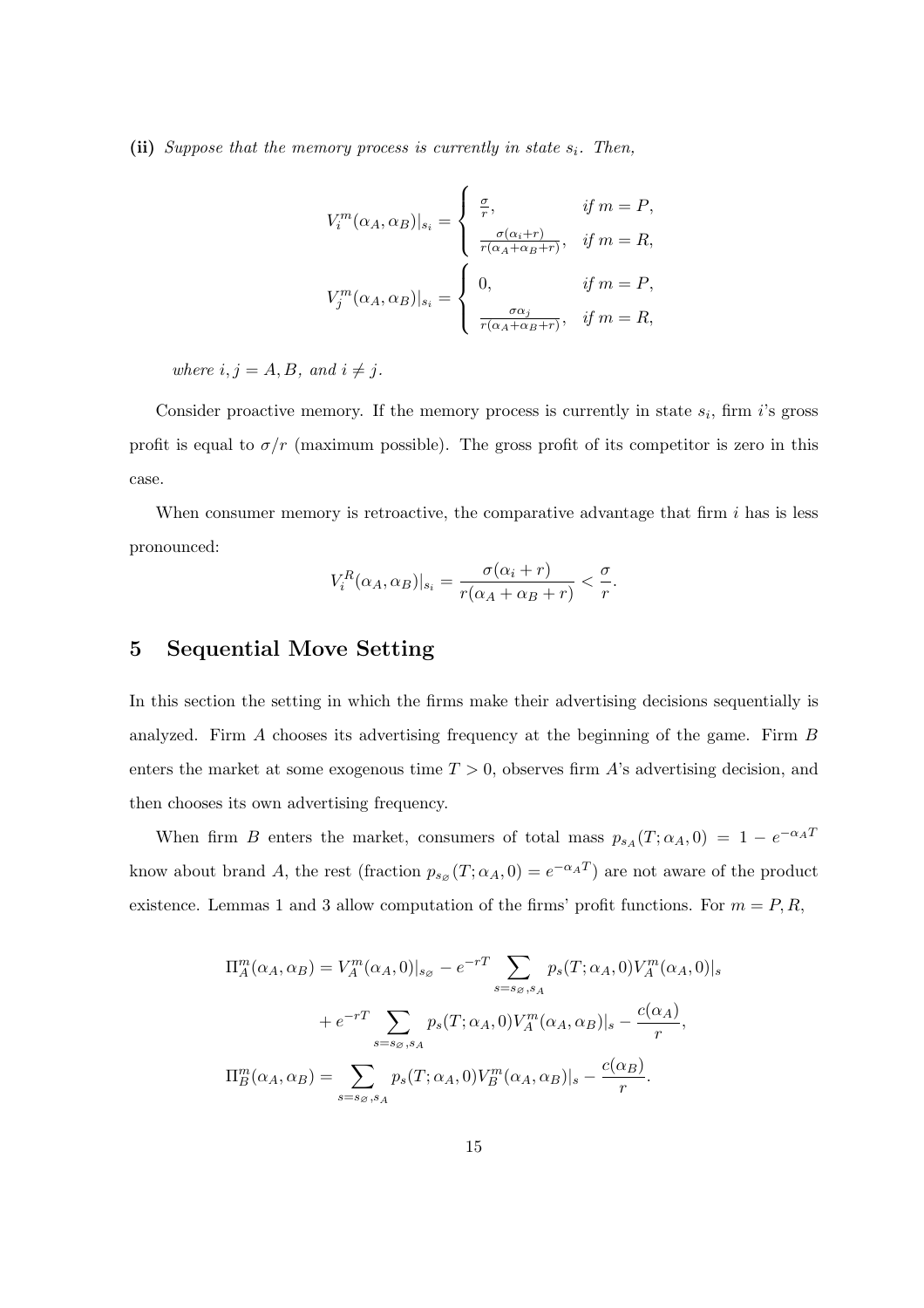The first two terms of  $\Pi^m_A$  constitute the gross discounted profit of firm A before time T. It is equal to

$$
\frac{\sigma \alpha_A}{r(\alpha_A+r)} - e^{-rT} \left( e^{-\alpha_A T} \frac{\sigma \alpha_A}{r(\alpha_A+r)} + (1 - e^{-\alpha_A T}) \right),
$$

and is the same for both types of consumer memory.

The third term of  $\Pi_A^m$  is the gross profit of firm A from time T on, discounted to  $t = 0$ . It is equal to  $\mathbf{r}$ 

$$
e^{-rT}\left(e^{-\alpha_A T}\frac{\sigma\alpha_A}{r(\alpha_A+\alpha_B+r)}+\left(1-e^{-\alpha_A T}\right)\right)
$$

when memory is proactive, and to

$$
e^{-rT} \left( e^{-\alpha_A T} \frac{\sigma \alpha_A}{r(\alpha_A + \alpha_B + r)} + (1 - e^{-\alpha_A T}) \frac{\sigma(\alpha_A + r)}{r(\alpha_A + \alpha_B + r)} \right)
$$

when memory is retroactive.

The first term of  $\Pi_{B}^{m}$  is the gross discounted profit of firm B from time T on, discounted to  $t = T$ . It is equal to

$$
e^{-\alpha_A T} \frac{\sigma \alpha_B}{r(\alpha_A + \alpha_B + r)}
$$

when memory is proactive, and to

$$
\frac{\sigma \alpha_B}{r(\alpha_A + \alpha_B + r)}
$$

when memory is retroactive.

This serves as a proof of the following proposition.

**Proposition 3** (Profit Functions). In the Sequential Move setting, the profit functions of the firms do depend on the type of consumer memory.

(i) When consumer memory is proactive,

$$
\Pi_A^P(\alpha_A, \alpha_B) = \frac{\sigma \alpha_A}{r(\alpha_A + r)} - \frac{c(\alpha_A)}{r} - e^{-rT}e^{-\alpha_A T} \frac{\sigma \alpha_A \alpha_B}{r(\alpha_A + r)(\alpha_A + \alpha_B + r)},
$$
  

$$
\Pi_B^P(\alpha_A, \alpha_B) = e^{-\alpha_A T} \frac{\sigma \alpha_B}{r(\alpha_A + \alpha_B + r)} - \frac{c(\alpha_B)}{r}.
$$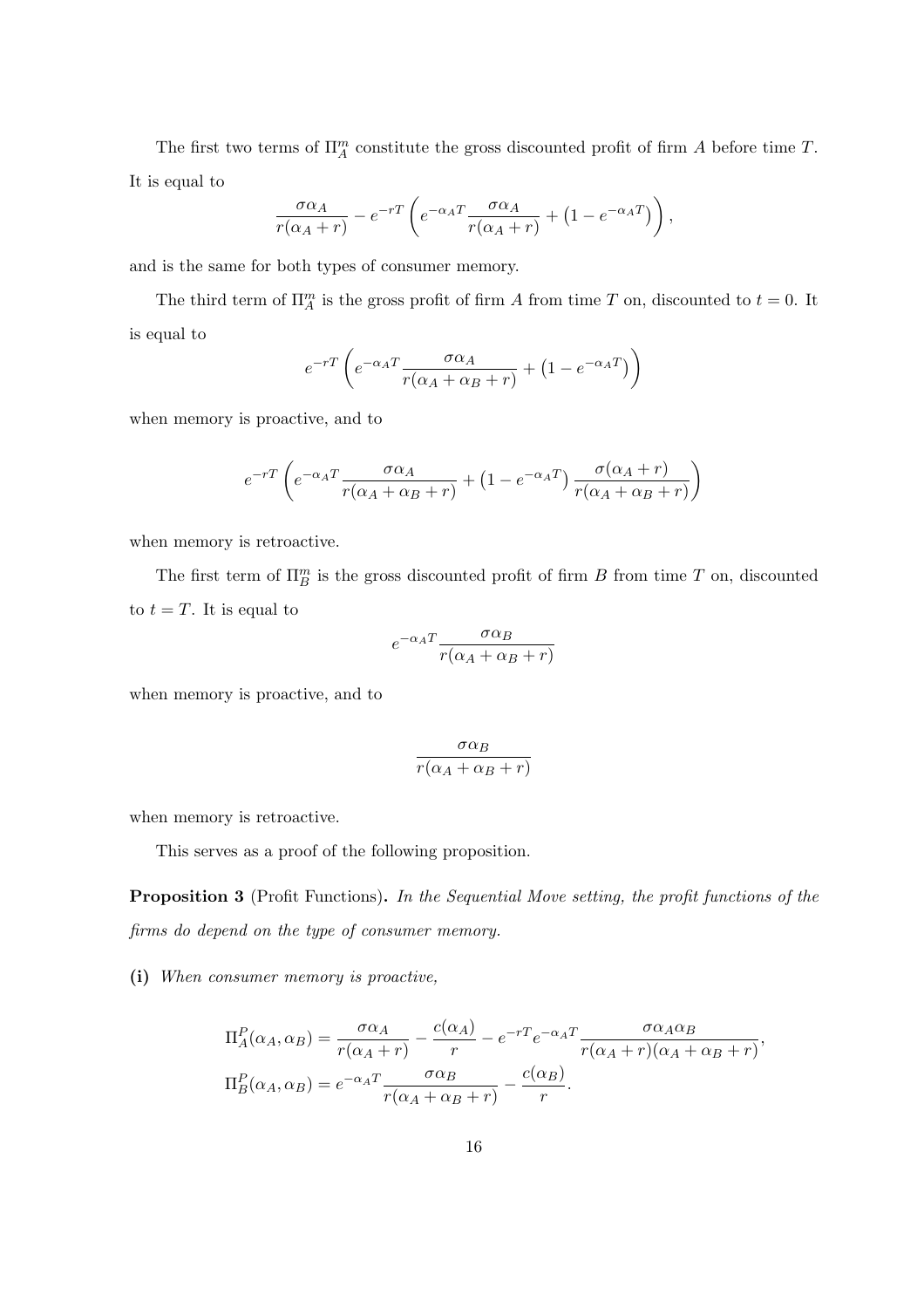(ii) When consumer memory is retroactive,

$$
\Pi_A^R(\alpha_A, \alpha_B) = \frac{\sigma \alpha_A}{r(\alpha_A + r)} - \frac{c(\alpha_A)}{r} - e^{-rT} \frac{\sigma \alpha_B}{r(\alpha_A + \alpha_B + r)}
$$

$$
+ e^{-rT} e^{-\alpha_A T} \frac{\sigma \alpha_B}{(\alpha_A + r)(\alpha_A + \alpha_B + r)},
$$

$$
\Pi_B^R(\alpha_A, \alpha_B) = \frac{\sigma \alpha_B}{r(\alpha_A + \alpha_B + r)} - \frac{c(\alpha_B)}{r}.
$$

It follows that for any given values of  $\alpha_A$  and  $\alpha_B$ , firm A's profit is higher when memory is proactive than when it is retroactive, while firm  $B$ 's profit is higher when memory is retroactive than when it is proactive. Specifically,

$$
\Pi_A^P(\alpha_A, \alpha_B) - \Pi_A^R(\alpha_A, \alpha_B) = e^{-rT} \left( 1 - e^{-\alpha_A T} \right) \frac{\alpha_B}{\alpha_A + \alpha_B + r},
$$

which is exactly

$$
e^{-rT}\left(\Pi_B^R(\alpha_A,\alpha_B) - \Pi_B^P(\alpha_A,\alpha_B)\right).
$$

This is not a coincidence. Observe that the fraction of consumers that are aware of the product availability trough the firms' ads is independent of whether consumer memory is proactive or retroactive. Therefore, the sum of the firms' profit functions,

$$
\Pi_A^m(\alpha_A, \alpha_B) + e^{-rT} \Pi_B^m(\alpha_A, \alpha_B),
$$

is the same for  $m = P, R$ .

Proposition 4 (Firm B's Strategy). In the Sequential Move setting:

(i) When consumer memory is proactive, firm B's strategy,  $\alpha_B^P(\alpha_A)$ , is implicitly defined by

$$
e^{-\alpha_A T} \frac{\sigma(\alpha_A + r)}{\left(\alpha_A + \alpha_B^P + r\right)^2} = c' \left(\alpha_B^P\right).
$$

(ii) When consumer memory is retroactive, firm B's strategy,  $\alpha_B^R(\alpha_A)$ , is implicitly defined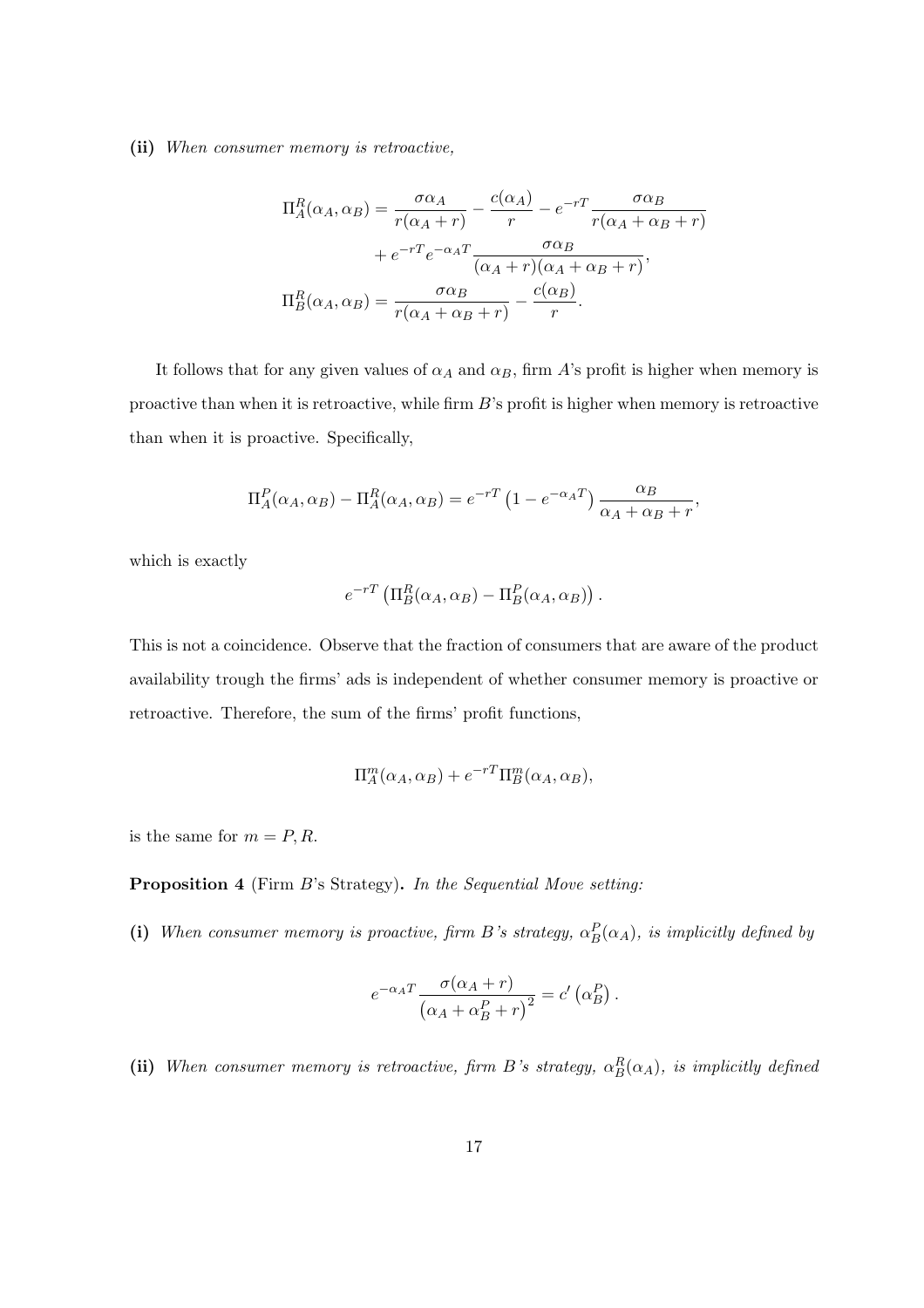$$
\frac{\sigma(\alpha_A + r)}{(\alpha_A + \alpha_B^R + r)^2} = c'(\alpha_B^R).
$$

(iii) For each value of  $\alpha_A$ , firm B chooses lower advertising frequency when memory is proactive:  $\alpha_B^P(\alpha_A) < \alpha_B^R(\alpha_A)$ .

Firm B has less incentive to invest in advertising when memory is proactive, since at time T the fraction of its potential customers (i.e., those not already locked up by firm  $A$ ) is only  $e^{-\alpha_A T}$ . When memory is retroactive, by contrast, firm A cannot foreclose any of the market to firm B because consumers will purchase according to the last ad they observe.

**Proposition 5** (Firm A's Equilibrium Advertising Frequency). In the Sequential Move setting, if  $T$  is large enough, firm  $A$  chooses higher advertising frequency when consumer memory is retroactive:  $\alpha_A^R > \alpha_A^P$ .

Sketch of the Proof. First, let  $T = \infty$ . Firm A maximizes monopoly payoff

$$
\bar{\Pi}_A(\alpha_A) \equiv \frac{\sigma \alpha_A}{r(\alpha_A + r)} - \frac{c(\alpha_A)}{r},
$$

which is independent of whether consumer memory is proactive or retroactive. Let  $\bar{\alpha}_A$  denote  $\arg \max_{\alpha_A} \bar{\Pi}_A(\alpha_A)$ .

Next, consider large but finite  $T$ . Firm  $A$  maximizes

$$
\Pi_A^P(\alpha_A, \alpha_B^P(\alpha_A)) = \bar{\Pi}_A(\alpha_A) + \mathcal{O}\left(\mathrm{e}^{-(\mathrm{r}+\alpha_A)\mathrm{T}}\right)
$$

when memory is proactive, and

$$
\Pi_A^R(\alpha_A, \alpha_B^R(\alpha_A)) = \bar{\Pi}_A(\alpha_A) + e^{-rT} \frac{\sigma \alpha_B^R(\alpha_A)}{r(\alpha_A + \alpha_B^R(\alpha_A) + r)} + O\left(e^{-(r+\alpha_A)T}\right)
$$

when memory is retroactive. Here O  $(e^{-(r+\alpha_A)T})$  is of the same order as  $e^{-(r+\alpha_A)T}$ . That is,

$$
0 < \lim_{T \to \infty} \frac{\left|O\left(e^{-(r+\alpha_A)T}\right)\right|}{e^{-(r+\alpha_A)T}} < \infty.
$$

by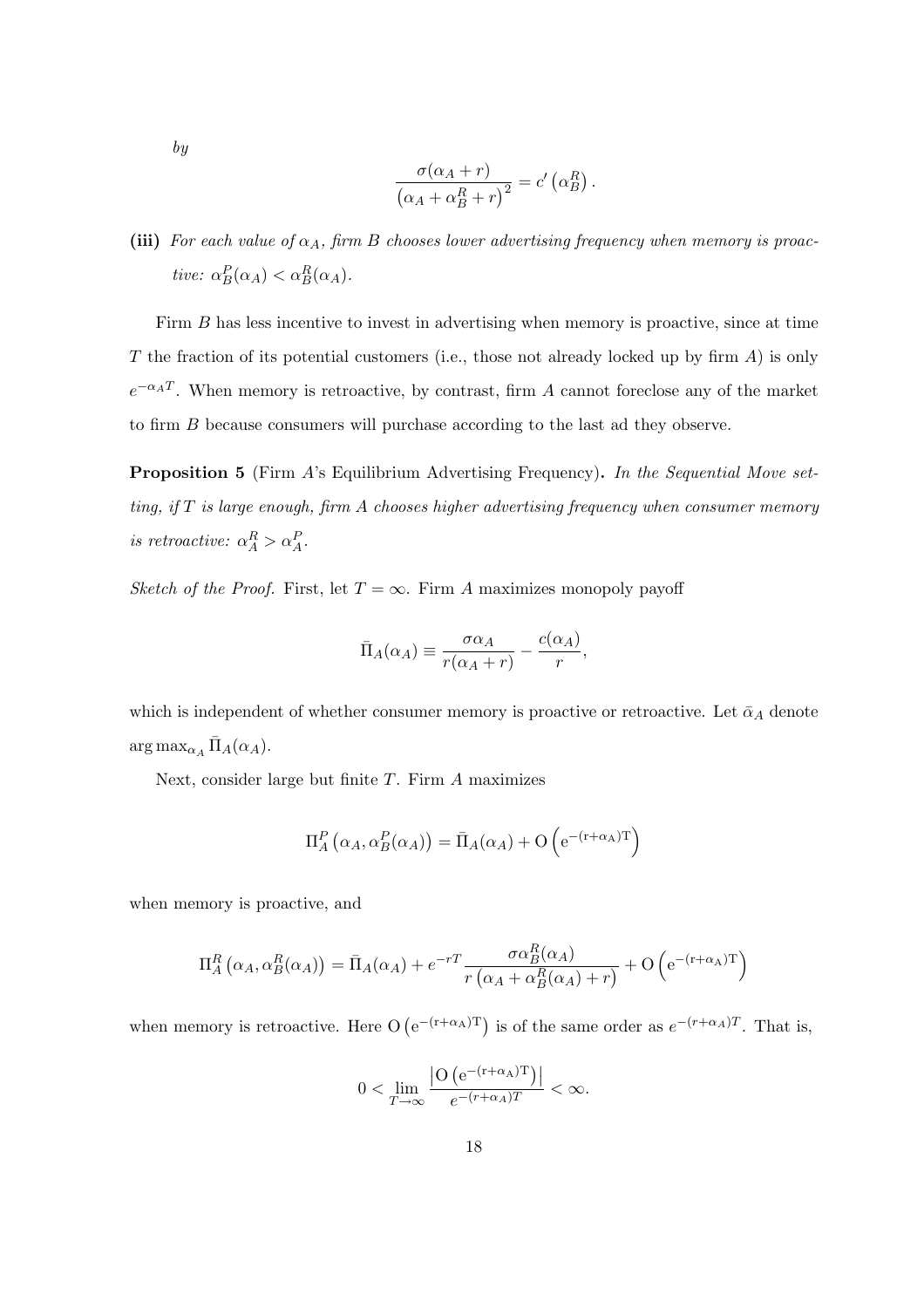The marginal effect of increasing advertising frequency from monopoly level  $\bar{\alpha}_A$  is negligibly small (of order  $e^{-(r+\bar{\alpha}_A)T}$ ) when memory is proactive. The effect is sizable when memory is retroactive. Straightforward algebra (see the Appendix) shows that

$$
\left. \frac{d\Pi_A^R \left( \alpha_A, \alpha_B^R(\alpha_A) \right)}{d\alpha_A} \right|_{\bar{\alpha}_A} = e^{-rT} H(\bar{\alpha}_A) + \mathcal{O}\left( e^{-(r+\bar{\alpha}_A)T} \right),
$$

where  $H(\bar{\alpha}_A) > 0$ . It follows that in equilibrium firm A chooses higher advertising frequency when memory is retroactive.  $\Box$ 

# 6 Dynamic Setting

In this section, the setting in which the firms choose their advertising frequencies twice, at  $t = 0$  and at  $t = T$ , is analyzed.

Let  $\alpha_{A0}$  and  $\alpha_{B0}$  denote the firms' advertising frequencies chosen at time 0;  $\alpha_{AT}$  and  $\alpha_{BT}$ denote the frequencies chosen at time  $T$ . Lemmas 1 and 3 allow computation of the firms' profit functions.

$$
\Pi_i^m = V_i^m(\alpha_{A0}, \alpha_{B0})|_{s_{\emptyset}} - e^{-rT} \sum_{s=s_{\emptyset}, s_A, s_B} p_s(T; \alpha_{A0}, \alpha_{B0}) V_i^m(\alpha_{A0}, \alpha_{B0})|_{s}
$$

$$
- (1 - e^{-rT}) \frac{c(\alpha_{A0})}{r} + e^{-rT} \Pi_{iT}^m(\alpha_{A0}, \alpha_{B0}, \alpha_{AT}, \alpha_{BT}),
$$

where  $m = P, R$ , and  $i = A, B$ .

The first two terms constitute the gross discounted profit of firm i from  $t = 0$  to T. It is equal to

$$
\frac{\sigma\alpha_{i0}}{r(\alpha_{A0}+\alpha_{B0}+r)}-e^{-rT}\left(\frac{\sigma\alpha_{i0}e^{-(\alpha_{A0}+\alpha_{B0})T}}{r(\alpha_{A0}+\alpha_{B0}+r)}+\frac{\sigma\alpha_{i0}(1-e^{-(\alpha_{A0}+\alpha_{B0})T})}{r(\alpha_{A0}+\alpha_{B0})}\right),
$$

and is the same for both types of consumer memory. The last term,  $e^{-rT}\Pi_{iT}^m$ , is firm i's profit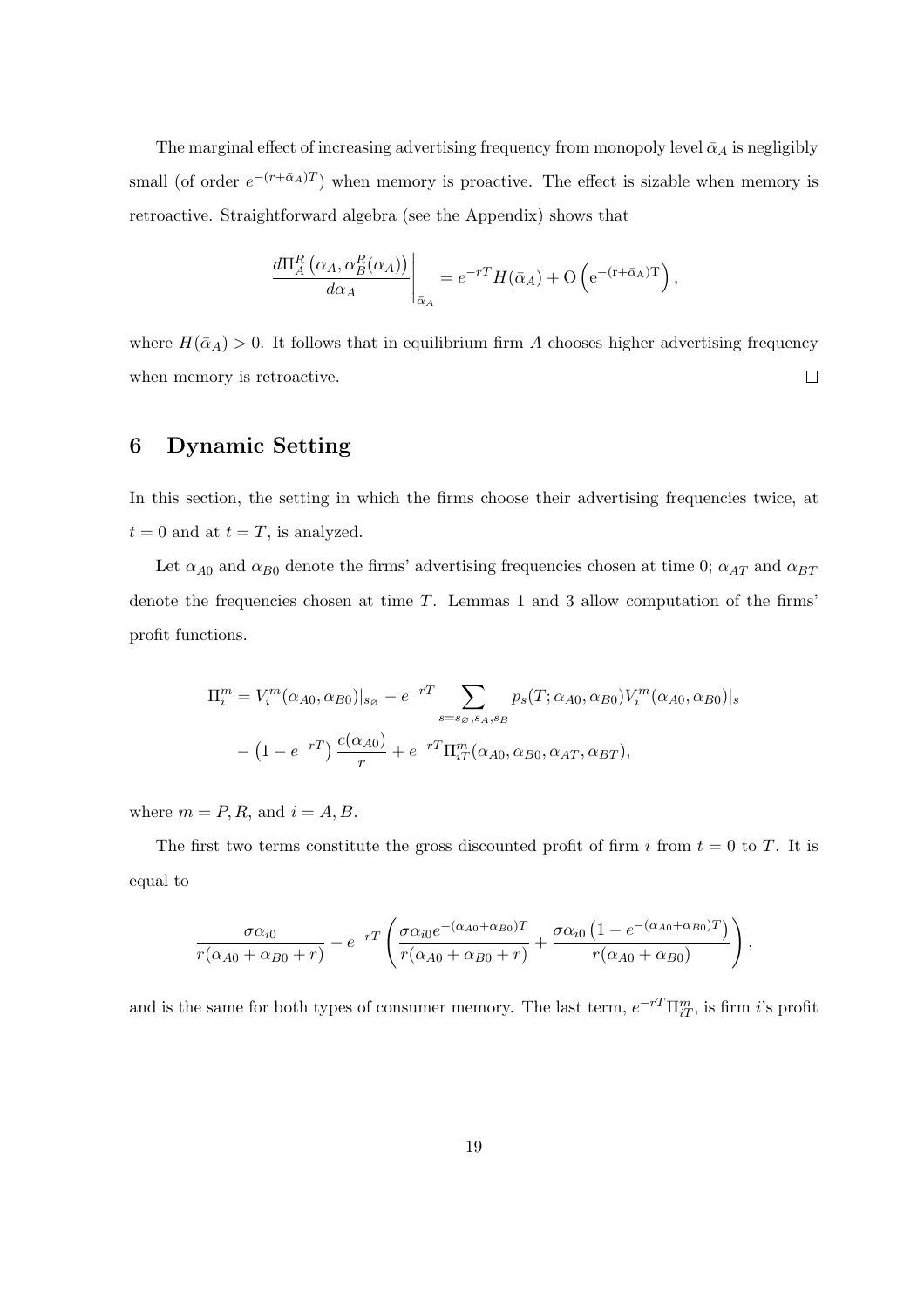from time T on, discounted to  $t = 0$ .

$$
\Pi_{iT}^P = \sum_{s=s_{\varnothing},s_A,s_B} p_s(T;\alpha_{A0},\alpha_{B0})V_i^P(\alpha_{AT},\alpha_{BT})|_s - \frac{c(\alpha_{AT})}{r}
$$
  
\n
$$
= \frac{\sigma\alpha_{iT}e^{-(\alpha_{A0}+\alpha_{B0})T}}{r(\alpha_{AT}+\alpha_{BT}+r)} + \frac{\sigma\alpha_{i0}(1-e^{-(\alpha_{A0}+\alpha_{B0})T})}{r(\alpha_{A0}+\alpha_{B0})} - \frac{c(\alpha_{iT})}{r},
$$
  
\n
$$
\Pi_{iT}^R = \frac{\sigma\alpha_{iT}e^{-(\alpha_{A0}+\alpha_{B0})T}}{r(\alpha_{AT}+\alpha_{BT}+r)} + \frac{\sigma(\alpha_{iT}+r)\alpha_{i0}(1-e^{-(\alpha_{A0}+\alpha_{B0})T})}{r(\alpha_{AT}+\alpha_{BT}+r)(\alpha_{A0}+\alpha_{B0})} + \frac{\sigma\alpha_{iT}\alpha_{j0}(1-e^{-(\alpha_{A0}+\alpha_{B0})T})}{r(\alpha_{AT}+\alpha_{BT}+r)(\alpha_{A0}+\alpha_{B0})} - \frac{c(\alpha_{iT})}{r}.
$$

This serves as a proof of the following proposition.

Proposition 6 (Profit Functions). In the Dynamic setting, the profit functions of the firms do depend on the type of consumer memory.

(i) When consumer memory is proactive,

$$
\Pi_i^P = \frac{\sigma \alpha_{i0}}{r(\alpha_{A0} + \alpha_{B0} + r)} - (1 - e^{-rT}) \frac{c(\alpha_{i0})}{r} - e^{-rT} \frac{c(\alpha_{iT})}{r}
$$

$$
-e^{-rT} e^{-(\alpha_{A0} + \alpha_{B0})T} \left( \frac{\alpha_{i0}}{\alpha_{A0} + \alpha_{B0} + r} - \frac{\alpha_{iT}}{\alpha_{AT} + \alpha_{BT} + r} \right)
$$

where  $i = A, B$ .

(ii) When consumer memory is retroactive,

$$
\Pi_i^R = \Pi_i^P - e^{-rT} \left( 1 - e^{-(\alpha_{A0} + \alpha_{B0})T} \right) \frac{\sigma(\alpha_{i0}\alpha_{jT} - \alpha_{j0}\alpha_{iT})}{r(\alpha_{AT} + \alpha_{BT} + r)(\alpha_{A0} + \alpha_{B0})},
$$

where  $i, j = A, B, and i \neq j$ .

It follows that firm i's profit is higher when memory is proactive if and only if

$$
\alpha_{i0}\alpha_{jT} - \alpha_{j0}\alpha_{iT} > 0,
$$

or

$$
\alpha_{i0}/\alpha_{j0} > \alpha_{iT}/\alpha_{jT}.
$$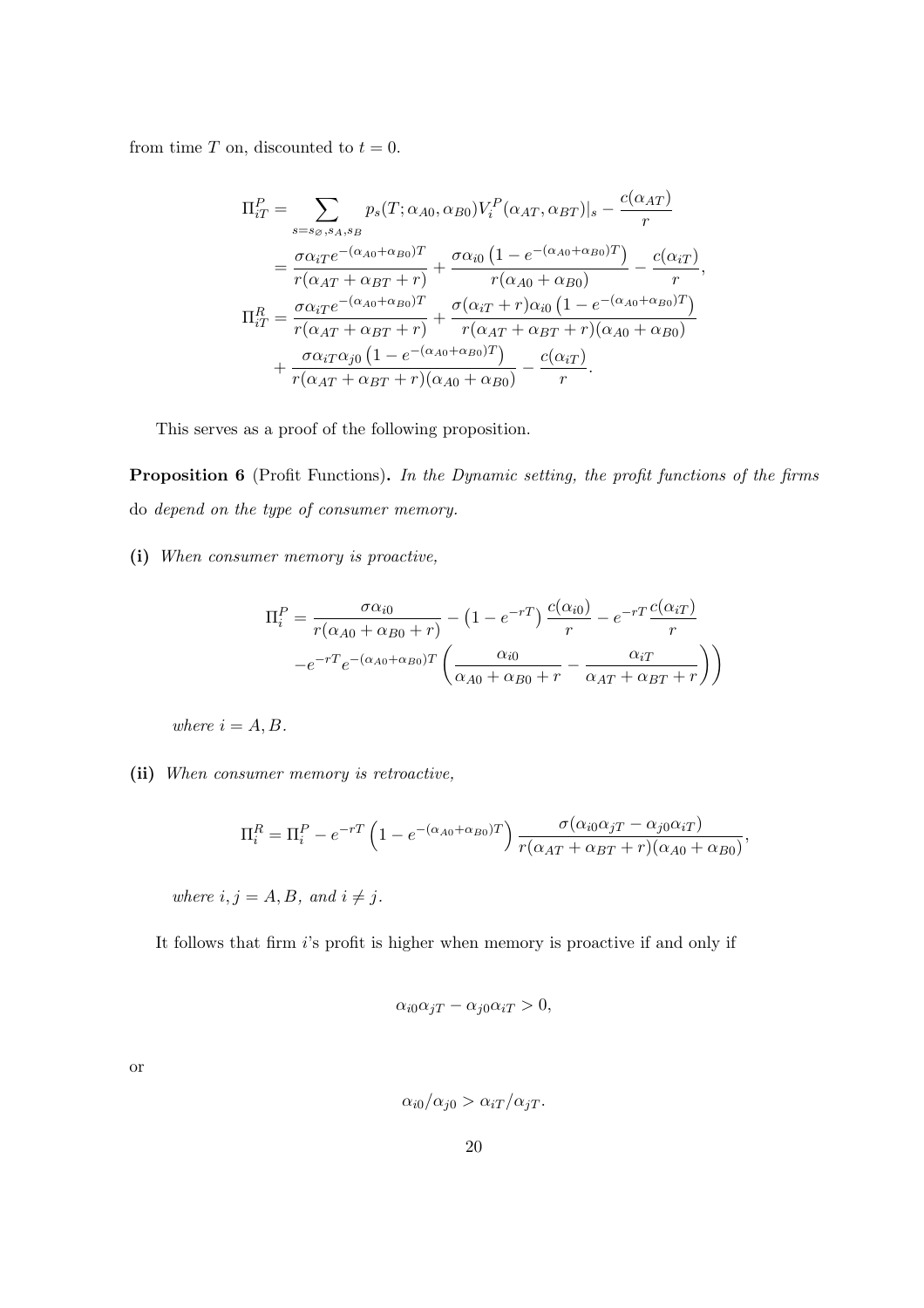This is very intuitive. Fix  $\alpha_{iT}$  and  $\alpha_{iT}$  for a moment. If  $\alpha_{i0}$  is high relative to  $\alpha_{i0}$  and memory is proactive, then, from time  $T$  on, firm i gets most of its profit from selling the product to large fraction  $p_i(T; \alpha_{A0}, \alpha_{B0})$  of consumers (having received an ad describing firm i's product, these consumers will never switch to brand  $j$ ).

If  $\alpha_{i0}$  is low relative to  $\alpha_{i0}$ , then firm i gets higher profit when memory is retroactive, since even consumers that are aware of brand j at time T (fraction  $p_j(T; \alpha_{A0}, \alpha_{B0})$ , which is large in this case) are among its potential buyers.

Also, observe that the sum of the firms' profit functions,

$$
\Pi_A^m(\alpha_A, \alpha_B) + e^{-rT} \Pi_B^m(\alpha_A, \alpha_B),
$$

is the same for  $m = P, R$  (at any point in time, the fraction of consumers that know about the product is independent of whether consumer memory is proactive or retroactive).

**Proposition 7** (Equilibrium Strategies at  $t = T$ ). In the Dynamic setting:

(i) When consumer memory is proactive, the firms' equilibrium strategies at time  $T$ ,  $\alpha_{AT}^P(\alpha_{A0}, \alpha_{B0})$ and  $\alpha_{BT}^P(\alpha_{A0}, \alpha_{B0})$ , are implicitly defined by the system of equations

$$
\begin{cases}\ne^{-(\alpha_{A0}+\alpha_{B0})T} \frac{\sigma(\alpha_{BT}^P+r)}{(\alpha_{AT}^P+\alpha_{BT}^P+r)^2} = c'(\alpha_{AT}^P), \\
e^{-(\alpha_{A0}+\alpha_{B0})T} \frac{\sigma(\alpha_{AT}^P+r)}{(\alpha_{AT}^P+\alpha_{BT}^P+r)^2} = c'(\alpha_{BT}^P).\n\end{cases}
$$

(ii) When consumer memory is retroactive, the firms' equilibrium strategies at time  $T$ ,  $\alpha_{AT}^R(\alpha_{A0}, \alpha_{B0})$ and  $\alpha_{BT}^R(\alpha_{A0}, \alpha_{B0})$ , are implicitly defined by the system of equations

$$
\begin{cases}\n\frac{\sigma((\alpha_{A0}+\alpha_{B0})\alpha_{BT}^R + e^{-(\alpha_{A0}+\alpha_{B0})T}\alpha_{A0}r + \alpha_{B0}r)}{(\alpha_{A0}+\alpha_{B0})(\alpha_{AT}^R + \alpha_{BT}^R + r)^2} = c'\left(\alpha_{AT}^R\right),\\ \n\frac{\sigma((\alpha_{A0}+\alpha_{B0})\alpha_{AT}^R + e^{-(\alpha_{A0}+\alpha_{B0})T}\alpha_{B0}r + \alpha_{A0}r)}{(\alpha_{A0}+\alpha_{B0})(\alpha_{AT}^R + \alpha_{BT}^R + r)^2} = c'\left(\alpha_{BT}^R\right).\n\end{cases}
$$

**Proposition 8** (Equilibrium Strategies at  $t = 0$ ). In the Dynamic setting, if T is large enough, the firms choose higher advertising frequencies when consumer memory is proactive:  $\alpha_{A0}^P = \alpha_{B0}^P > \alpha_{A0}^R = \alpha_{B0}^R.$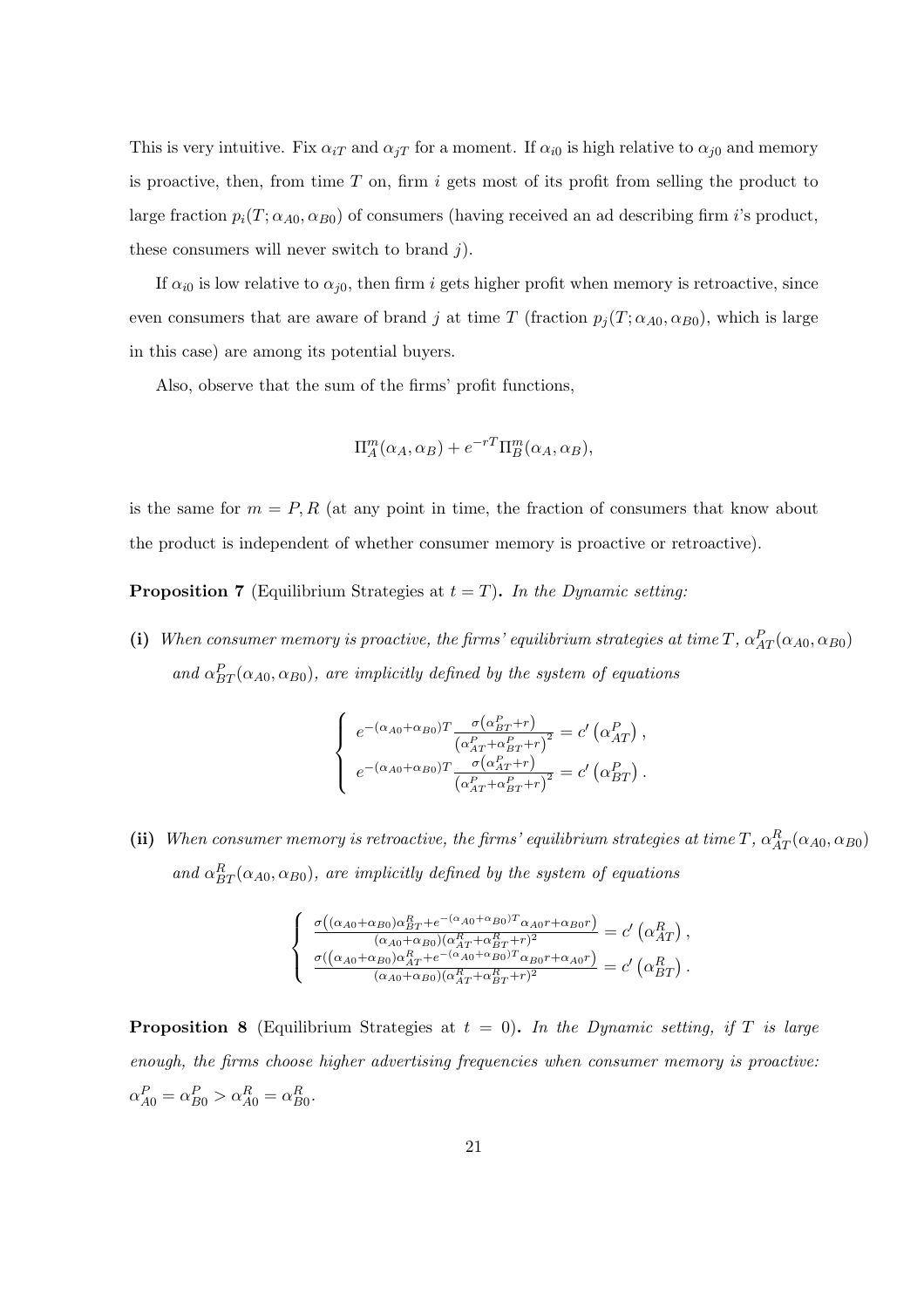Note that in the limit as  $T \to \infty$  the Dynamic setting converges to the Simultaneous Move setting, in which case advertising frequencies chosen by the firms at  $t = 0$  do not depend on the type of memory.

Sketch of the Proof. Consider large but finite  $T$ . Incorporating time  $T$  strategies into the profit functions yields

$$
\Pi_i^P = \frac{\sigma \alpha_{i0}}{r(\alpha_{A0} + \alpha_{B0} + r)} - (1 - e^{-rT}) \frac{c(\alpha_{i0})}{r} - e^{-rT} \frac{c(\alpha_{iT}^P)}{r} + O\left(e^{-(\alpha_{A0} + \alpha_{B0} + r)T}\right)
$$

when memory is proactive, and

$$
\Pi_i^R = \frac{\sigma \alpha_{i0}}{r(\alpha_{A0} + \alpha_{B0} + r)} - (1 - e^{-rT}) \frac{c(\alpha_{i0})}{r} - e^{-rT} \frac{c(\alpha_{iT}^R)}{r}
$$

$$
- e^{-rT} \frac{\sigma(\alpha_{i0} \alpha_{jT}^R - \alpha_{j0} \alpha_{iT}^R)}{r(\alpha_{A0} + \alpha_{B0}) (\alpha_{AT}^R + \alpha_{BT}^R + r)} + O(e^{-(\alpha_{A0} + \alpha_{B0} + r)T})
$$

when memory is retroactive. In the symmetric equilibrium the firms choose advertising frequencies  $\alpha_{A0}^m = \alpha_{B0}^m = \alpha_0^m$ , where  $\alpha_0^m$  satisfies

$$
\frac{d\Pi_i^m}{d\alpha_{i0}}\bigg|_{\alpha_{i0}=\alpha_{j0}=\alpha_0^m} \equiv \left(\frac{\partial\Pi_i^m}{\partial\alpha_{i0}} + \frac{\partial\Pi_i^m}{\partial\alpha_{iT}^m}\frac{d\alpha_{iT}^m}{d\alpha_{i0}} + \frac{\partial\Pi_i^m}{\partial\alpha_{jT}^m}\frac{d\alpha_{jT}^m}{d\alpha_{i0}}\right)\bigg|_{\alpha_{i0}=\alpha_{j0}=\alpha_0^m} = 0.
$$

The second term in brackets is zero, as  $\alpha_{iT}^m$  is chosen optimally. Performing simple but, in the case of retroactive memory, tedious algebra yields the following equations for  $\alpha_0^P$  and  $\alpha_0^R$ :

$$
\frac{\sigma\left(\alpha_0^P+r\right)}{\left(2\alpha_0^P+r\right)^2} - \left(1 - e^{-rT}\right)c'(\alpha_0^P) + O\left(e^{-\left(2\alpha_0^P+r\right)T}\right) = 0
$$

and

$$
\frac{\sigma\left(\alpha_0^R+r\right)}{\left(2\alpha_0^R+r\right)^2} - \left(1-e^{-rT}\right)c'\left(\alpha_0^R\right) - e^{-rT}G\left(\alpha_0^R\right) + O\left(e^{-\left(2\alpha_0^R+r\right)T}\right) = 0,
$$

where  $G(\alpha_0^R) > 0$  (see the Appendix). It follows that in equilibrium the firms choose higher advertising frequencies when memory is proactive:  $\alpha_0^P > \alpha_0^R$ .  $\Box$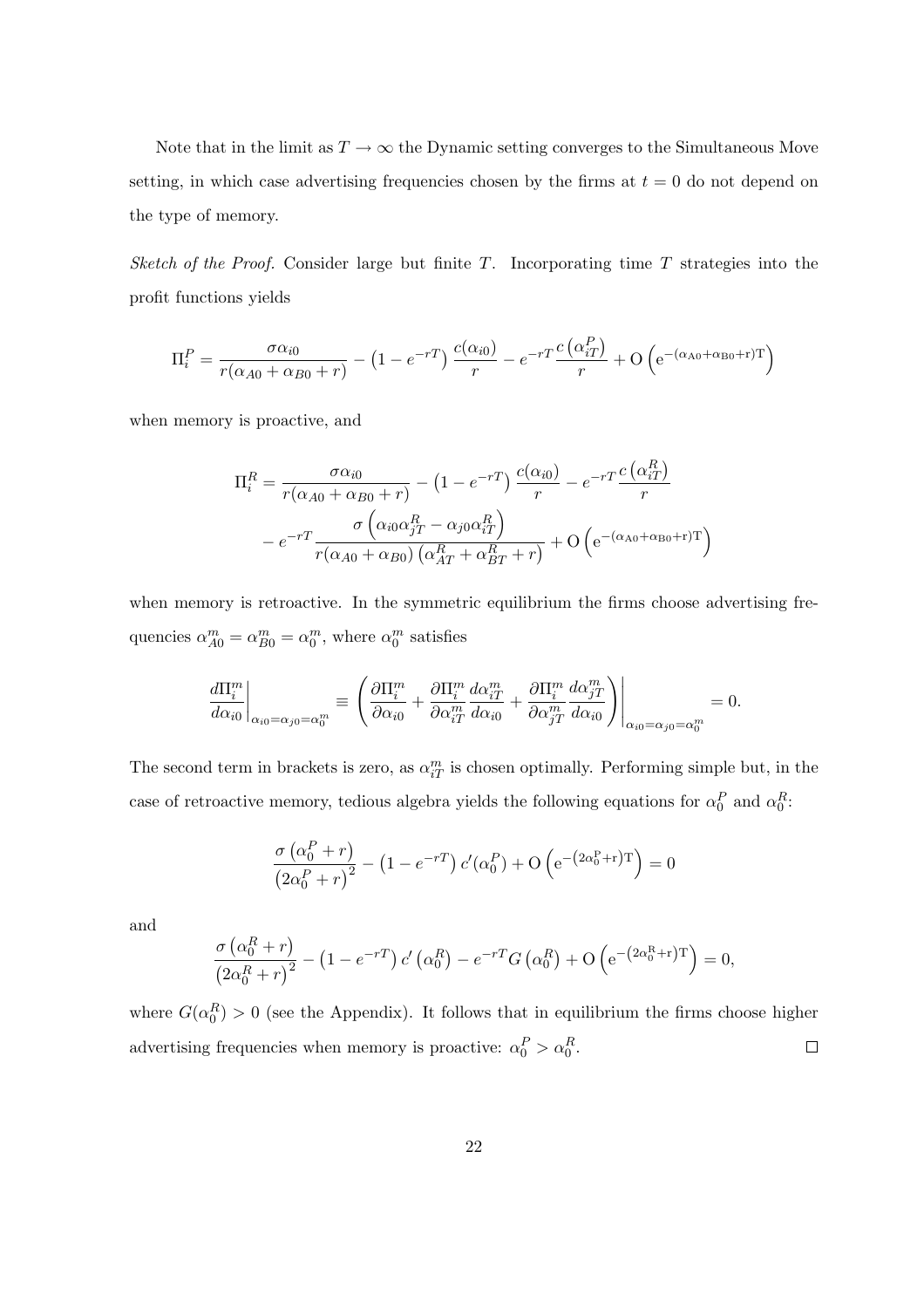# 7 Conclusion

This paper has applied the theories of proactive and retroactive interference developed in the psychology literature to explore how consumer memory affects advertising competition between firms. The equilibrium advertising frequencies were characterized under three different strategic settings: simultaneous, sequential, and dynamic moves.

It was shown that when firms choose their advertising frequencies simultaneously, the equilibrium outcome remarkably does not depend on whether memory corresponds to proactive or retroactive interference. The equilibrium outcome in this setting exhibits excessive advertising due to a type of brand-stealing effect.

In the Sequential Move and Dynamic settings, proactive interference was shown to have similar competitive effects as consumer switching costs<sup>9</sup>. Indeed, under proactive interference a consumer remembers the brand that was first to capture her attention through an advertisement. Moreover, this exposure hampers her ability to learn subsequently about competing brands. In the Sequential Move setting, the second firm chooses lower advertising frequency when memory is proactive than when it is retroactive, since by the time it enters the market, many consumers have already been locked up by the first firm. In the Dynamic setting, the firms compete for consumers very aggressively at the beginning of the game when memory is proactive. By the time the firms reconsider their advertising strategies, the fraction of consumers that have not been locked up is small, and the firms consequently choose relatively low levels of advertising for the rest of the game.

It was assumed that consumers could never remember more than a single brand at a time which implied no scope for price competition. Specifically, each firm charges the monopoly price to the consumers who remember its ad. A natural extension of the model would be to introduce additional memory registers and firms. For instance, suppose there were three firms and consumers could remember two brands. Then, the firms would compete not only in advertising, but also in prices. Another important extension would be to introduce a role for brand familiarity. (Familiar brands are less sensitive to interference effects.) This could be

<sup>9</sup>On switching costs see, for example, Klemperer's (1987) pioneering article and his subsequent (1995) survey.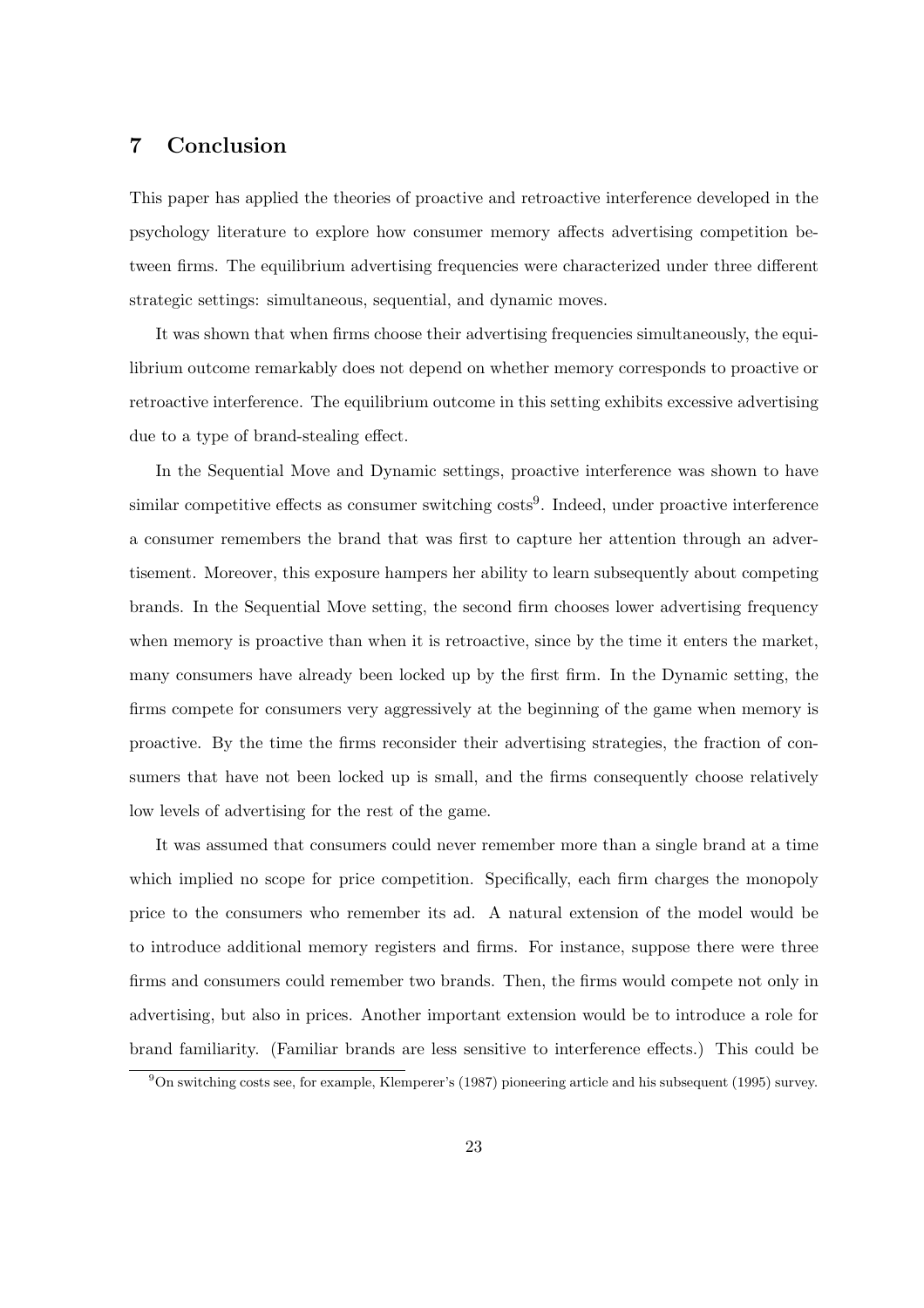modelled by supposing that consumers were more likely to remember brands that they had used in the past.

The study of the economic consequences of bounded memory is still in its infancy<sup>10</sup>. This paper has made a first attempt at understanding how the limited memory of consumers might impact the advertising strategies of firms. While several important themes emerged from this investigation, there are clearly many avenues for future research in which the insights gleaned here may be refined and extended.

 $10$ See, for example, Wilson (2002), Mullainathan (2002), and Krähmer (2004).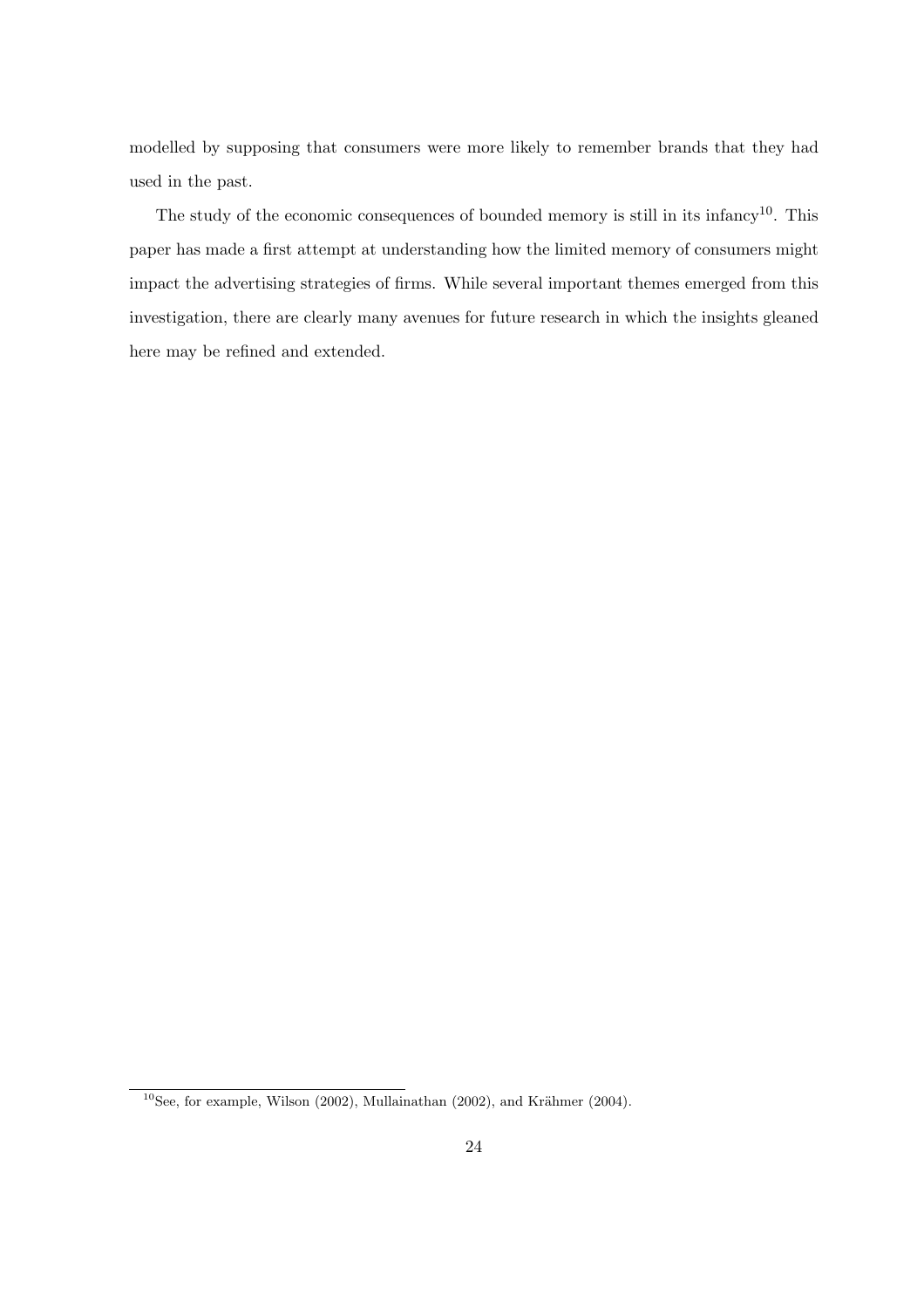# Appendix

# Proof of Proposition 1.

For  $i = A, B$ ,

$$
\Pi_i(\alpha_A, \alpha_B) = \int_0^\infty e^{-rt} p_{s_i}(t; \alpha_A, \alpha_B) \sigma \, dt - \frac{c(\alpha_i)}{r}
$$
\n
$$
= \frac{\sigma \alpha_i}{\alpha_A + \alpha_B + \phi} \int_0^\infty \left( e^{-rt} - e^{-(\alpha_A + \alpha_B + r + \phi)t} \right) dt - \frac{c(\alpha_i)}{r}
$$
\n
$$
= \frac{\sigma \alpha_i}{\alpha_A + \alpha_B + \phi} \left( \frac{1}{r} - \frac{1}{\alpha_A + \alpha_B + r + \phi} \right) - \frac{c(\alpha_i)}{r}
$$
\n
$$
= \frac{\sigma \alpha_i}{r(\alpha_A + \alpha_B + r + \phi)} - \frac{c(\alpha_i)}{r}.
$$

## Proof of Proposition 2.

Each part is proven in turn.

(i) Social planner solves

$$
\max_{\alpha_A, \alpha_B} \Pi_A(\alpha_A, \alpha_B) + \Pi_B(\alpha_A, \alpha_B),
$$

or

$$
\max_{\alpha_A, \alpha_B} \frac{\sigma(\alpha_A + \alpha_B)}{r(\alpha_A + \alpha_B + r + \phi)} - \frac{c(\alpha_A)}{r} - \frac{c(\alpha_B)}{r},
$$
  
F.O.C.:
$$
\begin{cases}\n\frac{\sigma(r+\phi)}{(\alpha_A + \alpha_B + r + \phi)^2} = c'(\alpha_A), \\
\frac{\sigma(r+\phi)}{(\alpha_A + \alpha_B + r + \phi)^2} = c'(\alpha_B).\n\end{cases}
$$

It is easy to show that the matrix of second derivatives

$$
\begin{pmatrix}\n-\frac{2\sigma(r+\phi)}{r(\alpha_A+\alpha_B+r+\phi)^3} - \frac{c''(\alpha_A)}{r} & -\frac{2\sigma(r+\phi)}{r(\alpha_A+\alpha_B+r+\phi)^3} \\
-\frac{2\sigma(r+\phi)}{r(\alpha_A+\alpha_B+r+\phi)^3} & -\frac{2\sigma(r+\phi)}{r(\alpha_A+\alpha_B+r+\phi)^3} - \frac{c''(\alpha_B)}{r}\n\end{pmatrix}
$$

is negative semidefinite, which implies sufficiency of the first-order conditions. Therefore,  $\alpha_A^{\dagger} = \alpha_B^{\dagger} = \alpha^{\dagger}$ , where  $\alpha^{\dagger}$  satisfies

$$
\frac{\sigma(r+\phi)}{(2\alpha^{\dagger}+r+\phi)^2} = c'(\alpha^{\dagger}).
$$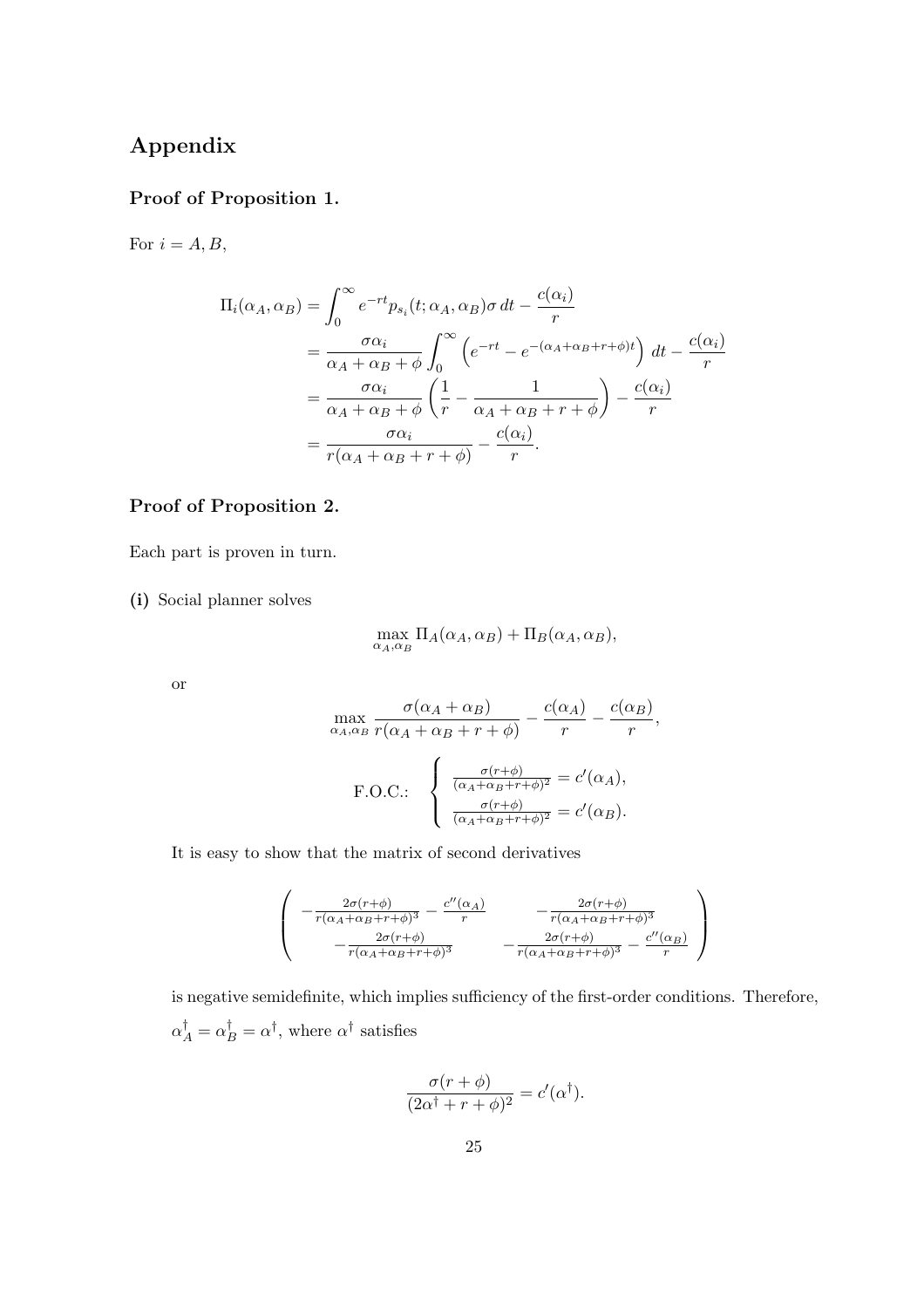# (ii) Firm A's best-response function  $BR_A(\alpha_B)$  is a solution to

$$
\max_{\alpha_A} \Pi_A(\alpha_A, \alpha_B),
$$

or

$$
\max_{\alpha_A} \frac{\sigma \alpha_A}{r(\alpha_A + \alpha_B + r + \phi)} - \frac{c(\alpha_A)}{r},
$$
  
F.O.C.: 
$$
\frac{\sigma(\alpha_B + r + \phi)}{(\alpha_A + \alpha_B + r + \phi)^2} = c'(\alpha_A).
$$

As

$$
\frac{\partial^2}{\partial \alpha_A^2} \Pi(\alpha_A, \alpha_B) = \frac{-2\sigma(\alpha_B + r + \phi)}{r(\alpha_A + \alpha_B + r + \phi)^3} - \frac{c''(\alpha_A)}{r} < 0,
$$

the first-order conditions are sufficient. Similarly,  $BR_B(\alpha_A)$  can be found from

 $\overline{a}$ 

$$
\frac{\sigma(\alpha_A + r + \phi)}{(\alpha_A + \alpha_B + r + \phi)^2} = c'(\alpha_B).
$$

A solution to

$$
\begin{cases}\n\frac{\sigma(\alpha_B+r+\phi)}{(\alpha_A+\alpha_B+r+\phi)^2} = c'(\alpha_A), \\
\frac{\sigma(\alpha_A+r+\phi)}{(\alpha_A+\alpha_B+r+\phi)^2} = c'(\alpha_B).\n\end{cases}
$$

yields equilibrium advertising frequencies. Uniqueness and symmetry of the solution is shown in two steps.

From the system above, it follows

$$
(\alpha_A + r + \phi)c'(\alpha_A) = (\alpha_B + r + \phi)c'(\alpha_B).
$$

The LHS (RHS) is increasing in  $\alpha_A$  ( $\alpha_B$ ). This observation implies the solution is symmetric,  $\alpha_A^* = \alpha_B^* = \alpha^*$ , where  $\alpha^*$  satisfies

$$
\frac{\sigma(\alpha^* + r + \phi)}{(2\alpha^* + r + \phi)^2} = c'(\alpha^*).
$$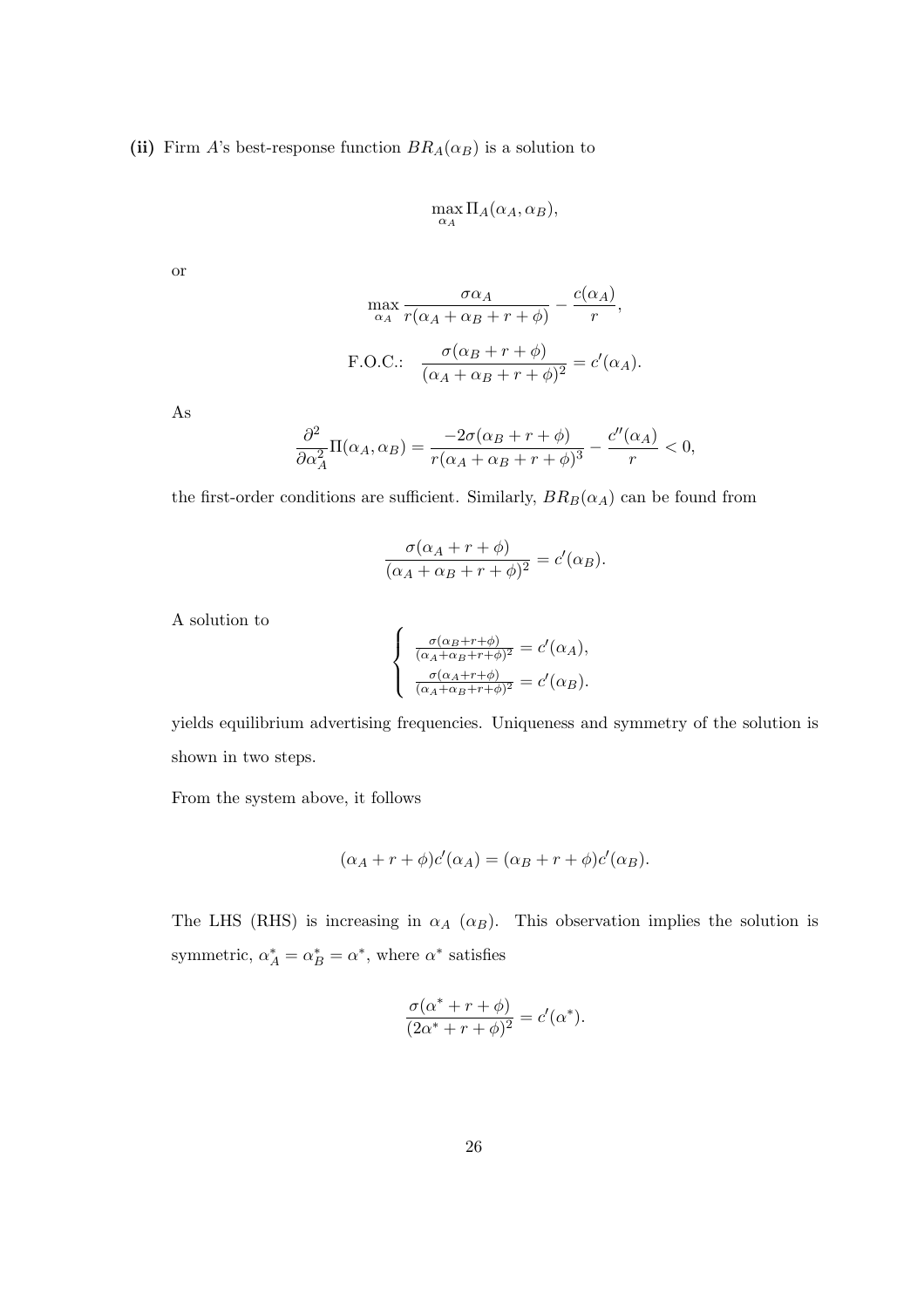Second,

$$
BR'_A(\alpha_B) = \frac{2\sigma(\alpha_A - \alpha_B - r - \phi)}{2\sigma(\alpha_B + r + \phi) + (\alpha_A + \alpha_B + r + \phi)^3 c''(\alpha_A)},
$$
  

$$
BR'_B(\alpha_A) = \frac{2\sigma(\alpha_B - \alpha_A - r - \phi)}{2\sigma(\alpha_A + r + \phi) + (\alpha_A + \alpha_B + r + \phi)^3 c''(\alpha_B)}.
$$

Observe that  $BR'_A(\alpha_B)|_{\alpha_A=\alpha_B}$  and  $BR'_B(\alpha_A)|_{\alpha_A=\alpha_B} < 0$ . Therefore, the solution is unique.

(iii) The LHS's of the equations that define  $\alpha^{\dagger}$  and  $\alpha^*$ ,

$$
(2\alpha^{\dagger} + r + \phi)^2 c'(\alpha^{\dagger}) = \sigma(r + \phi)
$$

and

$$
(2\alpha^* + r + \phi)^2 c'(\alpha^*) = \sigma(\alpha^* + r + \phi),
$$

are increasing functions of  $\alpha^{\dagger}$  and  $\alpha^*$ , respectively. This observation implies  $\alpha^* > \alpha^{\dagger}$ .

### Proof of Lemma 2.

Each part is proven in turn.

- (i) See Lemma 1.
- (ii) When memory is proactive,  $p_{s_is_i}^P(\tau) = 1$ ,  $p_{s_is_j}^P(\tau) = 0$ . When memory is retroactive, probabilities  $p_{s_is_A}^R(\tau)$  and  $p_{s_is_A}^R(\tau)$  satisfy the following system of linear differential equations:

$$
\left\{ \begin{array}{l} \frac{d}{d\tau}p_{s_is_A}^R=-\alpha_Bp_{s_is_A}^R+\alpha_Ap_{s_is_B}^R,\\ \frac{d}{d\tau}p_{s_is_B}^R=-\alpha_Ap_{s_is_B}^R+\alpha_Bp_{s_is_A}^R, \end{array} \right.
$$

with initial conditions  $p_{s_i s_i}^R(0) = 1, p_{s_i s_j}^R(0) = 0.$ 

The derivation will appear in the next draft of this paper.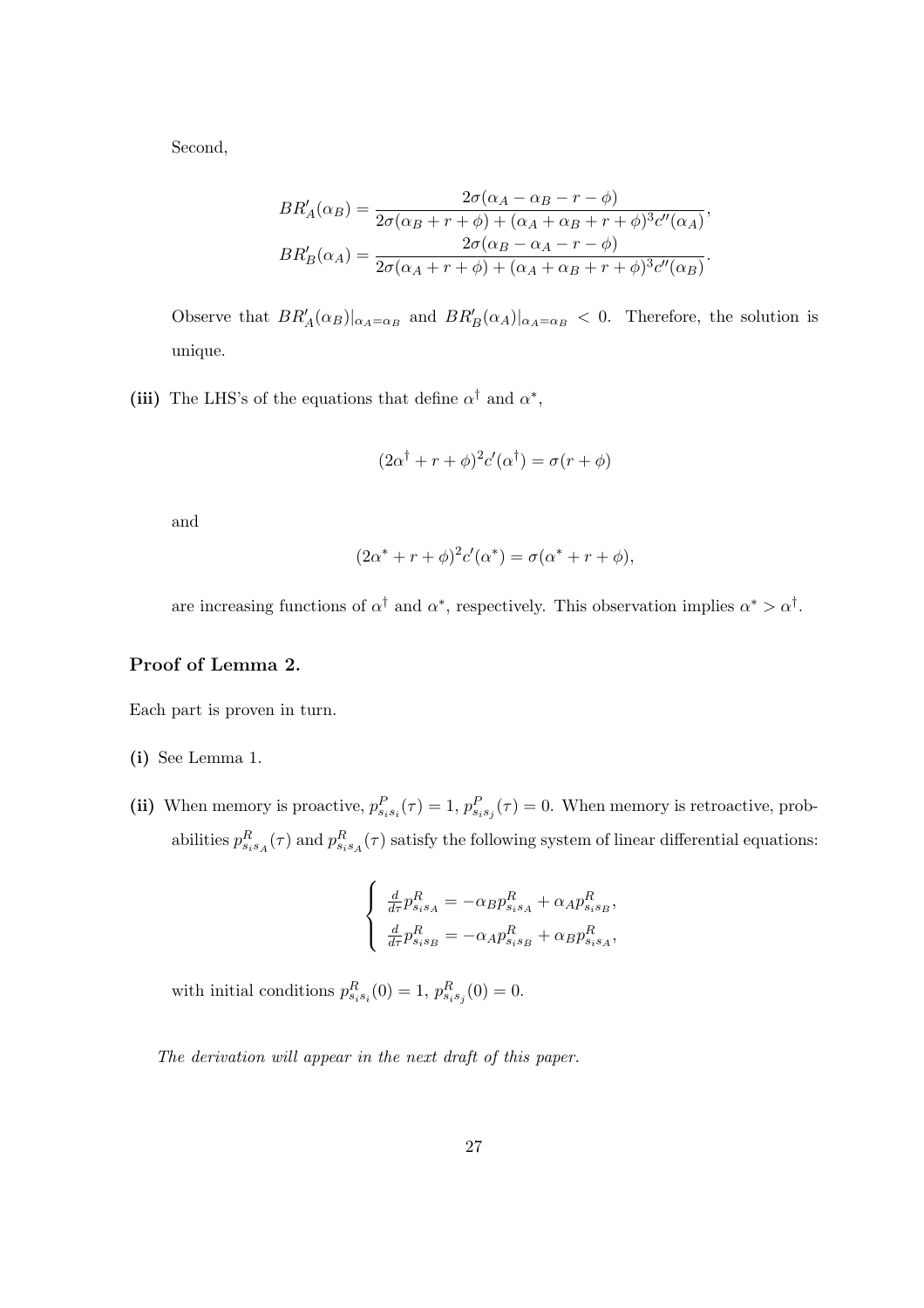# Proof of Lemma 3.

Each part is proven in turn.

(i) For  $i = A, B$ ,

$$
V_i^m(\alpha_A, \alpha_B)|_{s_{\varnothing}} = \int_0^\infty e^{-r\tau} p_{s_{\varnothing} s_i}^m(\alpha_A, \alpha_B) \sigma \, d\tau
$$
  
= 
$$
\frac{\sigma \alpha_i}{\alpha_A + \alpha_B} \int_0^\infty \left( e^{-r\tau} - e^{-(\alpha_A + \alpha_B + r)\tau} \right) \, d\tau
$$
  
= 
$$
\frac{\sigma \alpha_i}{\alpha_A + \alpha_B} \left( \frac{1}{r} - \frac{1}{\alpha_A + \alpha_B + r} \right) = \frac{\sigma \alpha_i}{r(\alpha_A + \alpha_B + r)}.
$$

(ii) When memory is proactive,  $V_i^P(\alpha_A, \alpha_B)|_{s_i} = \sigma/r$  and  $V_j^P(\alpha_A, \alpha_B)|_{s_i} = 0$ . When memory is retroactive,

$$
V_i^R(\alpha_A, \alpha_B)|_{s_i} = \int_0^\infty e^{-r\tau} p_{s_i s_i}^R(\alpha_A, \alpha_B) \sigma \, d\tau
$$
  
\n
$$
= \frac{\sigma}{\alpha_A + \alpha_B} \int_0^\infty \left( \alpha_i e^{-r\tau} + \alpha_j e^{-(\alpha_A + \alpha_B + r)\tau} \right) \, d\tau
$$
  
\n
$$
= \frac{\sigma}{\alpha_A + \alpha_B} \left( \frac{\alpha_i}{r} + \frac{\alpha_j}{\alpha_A + \alpha_B + r} \right) = \frac{\sigma(\alpha_i + r)}{r(\alpha_A + \alpha_B + r)},
$$
  
\n
$$
V_j^m(\alpha_A, \alpha_B)|_{s_i} = \int_0^\infty e^{-r\tau} p_{s_i s_j}^R(\alpha_A, \alpha_B) \sigma \, d\tau
$$
  
\n
$$
= \frac{\sigma \alpha_j}{\alpha_A + \alpha_B} \int_0^\infty \left( e^{-r\tau} - e^{-(\alpha_A + \alpha_B + r)t} \right) \, d\tau
$$
  
\n
$$
= \frac{\sigma \alpha_j}{\alpha_A + \alpha_B} \left( \frac{1}{r} - \frac{1}{\alpha_A + \alpha_B + r} \right) = \frac{\sigma \alpha_j}{r(\alpha_A + \alpha_B + r)}.
$$

### Proof of Proposition 4.

Each part is proven in turn.

(i) When memory is proactive, firm  $B$  solves

$$
\max_{\alpha_B} \Pi_B^P(\alpha_A, \alpha_B),
$$

or

$$
\max_{\alpha_B} e^{-\alpha_A T} \frac{\sigma \alpha_B}{r(\alpha_A + \alpha_B + r)} - \frac{c(\alpha_B)}{r},
$$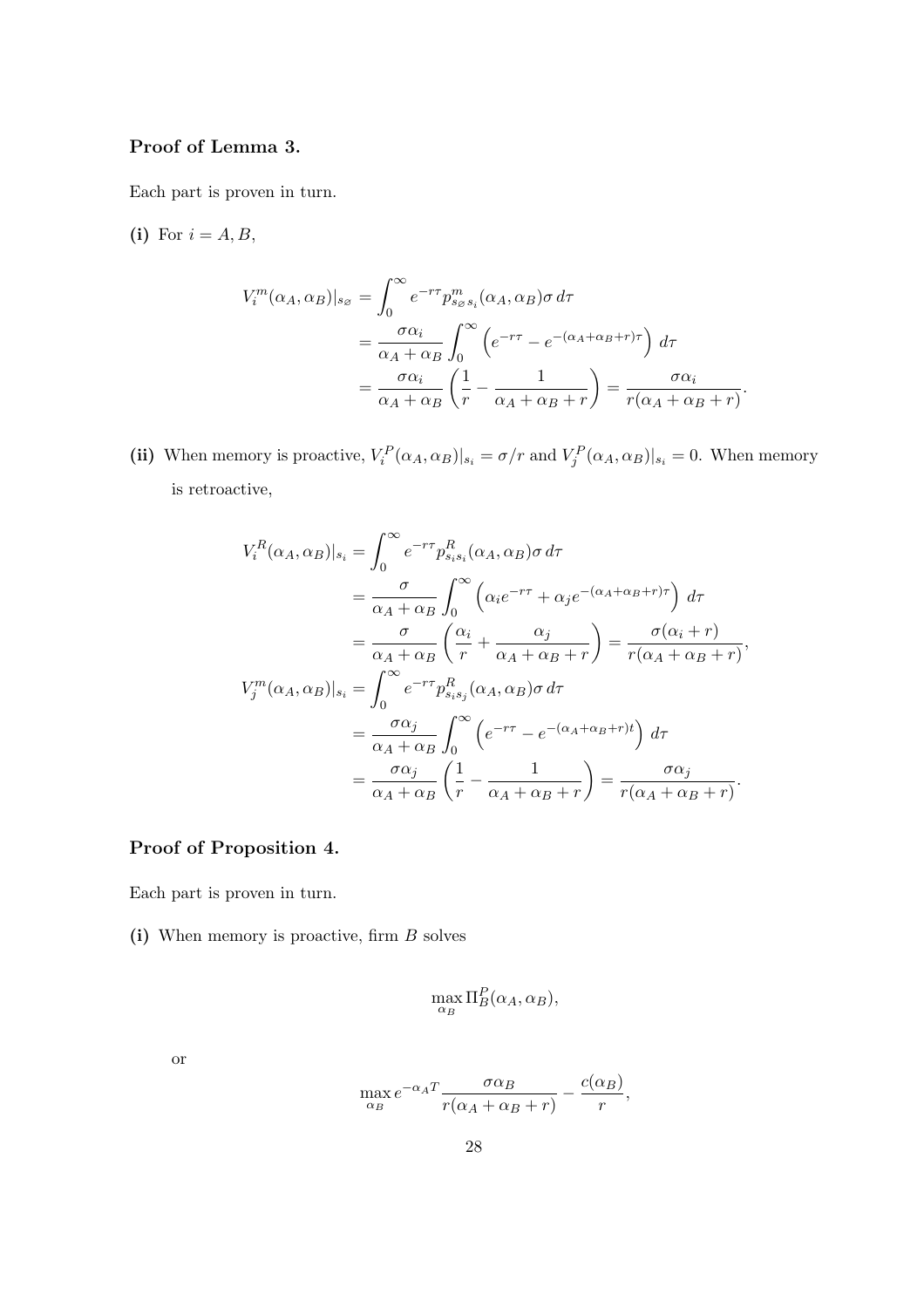F.O.C.: 
$$
e^{-\alpha_A T} \frac{\sigma(\alpha_A + r)}{(\alpha_A + \alpha_B^P + r)^2} = c'(\alpha_B^P).
$$

As

$$
\frac{\partial^2}{\partial \alpha_B^2} \Pi_B^m(\alpha_A, \alpha_B) = - \quad e^{-\alpha_A T} \frac{2\sigma(\alpha_A + r)}{r(\alpha_A + \alpha_B^P + r)^3} - \frac{c''(\alpha_B^P)}{r} < 0,
$$

the first-order conditions for  $\alpha_B^P(\alpha_A)$  are sufficient.

(ii) Similarly,  $\alpha_B^R(\alpha_A)$  is a solution to

$$
\frac{\sigma(\alpha_A + r)}{(\alpha_A + \alpha_B^R + r)^2} = c'(\alpha_B^R).
$$

(iii) Rewrite the first-order conditions for  $\alpha_B^P$  and  $\alpha_B^R$  as

$$
(\alpha_A + \alpha_B^P + r)^2 c' (\alpha_B^P) = e^{-\alpha_A T} \sigma (\alpha_A + r)
$$

and

$$
(\alpha_A + \alpha_B^R + r)^2 c' (\alpha_B^R) = \sigma(\alpha_A + r).
$$

The LHS's of the above equations are increasing functions of  $\alpha_B^P$  and  $\alpha_B^R$ , respectively. This observation implies  $\alpha_B^P(\alpha_A) < \alpha_B^R(\alpha_A)$ , for each value of  $\alpha_A$ .

## Proof of Proposition 5.

Consider large but finite T. Evaluating  $\frac{d}{d\alpha_A} \Pi_A^m(\alpha_A, \alpha_B^m(\alpha_A))$  at  $\bar{\alpha}_A$  yields

$$
\left. \frac{d\Pi_A^P}{d\alpha_A} \right|_{\bar{\alpha}_A} = \mathcal{O}\left(\mathbf{e}^{-(\mathbf{r} + \bar{\alpha}_A)\mathcal{T}}\right)
$$

and

$$
\frac{d\Pi_A^R}{d\alpha_A}\bigg|_{\bar{\alpha}_A} = e^{-rT} \left( \frac{\sigma \alpha_B^R(\bar{\alpha}_A)}{r (\bar{\alpha}_A + \alpha_B^R(\bar{\alpha}_A) + r)^2} - \frac{\sigma(\bar{\alpha}_A + r)}{r (\bar{\alpha}_A + \alpha_B^R(\bar{\alpha}_A) + r)^2} \frac{d\alpha_B^R(\bar{\alpha}_A)}{d\bar{\alpha}_A} \right) + O\left(e^{-(r+\bar{\alpha}_A)T}\right).
$$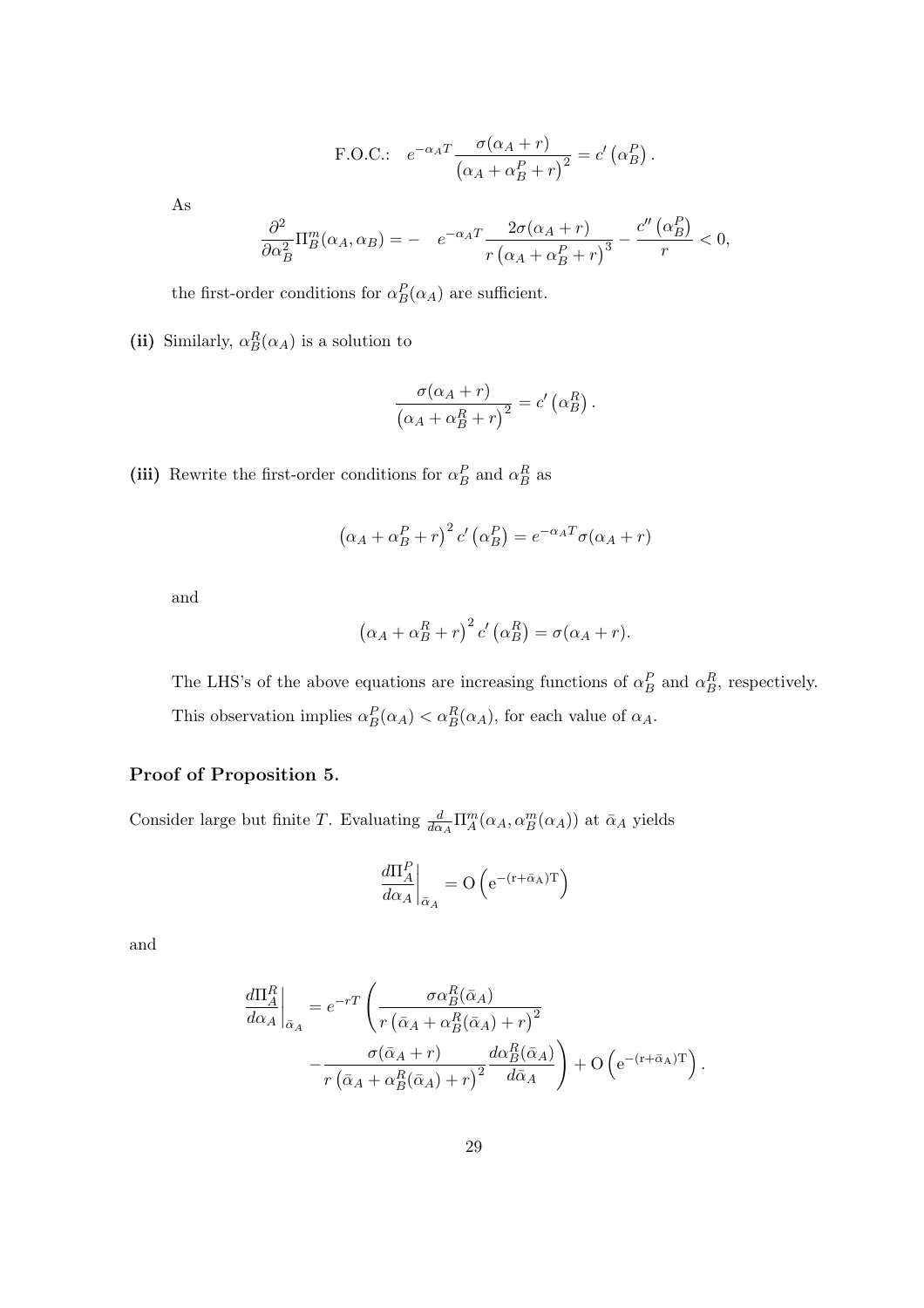Applying the Implicit function theorem to equation (ii) of Proposition 4 yields

$$
\frac{d\alpha_B^R(\bar{\alpha}_A)}{d\bar{\alpha}_A} = -\frac{\bar{\alpha}_A + r - \alpha_B^R(\bar{\alpha}_A)}{2(\bar{\alpha}_A + r) + h(\bar{\alpha}_A)},
$$

where

$$
h(\bar{\alpha}_A) \equiv \frac{1}{\sigma}c''\left(\alpha_B^R(\bar{\alpha}_A)\right)\left(\bar{\alpha}_A + \alpha_B^R(\bar{\alpha}_A) + r\right)^3 > 0.
$$

Thus,

$$
\frac{d\Pi_A^R}{d\alpha_A}\Big|_{\bar{\alpha}_A} = e^{-rT} \left( \frac{\sigma \alpha_B^R(\bar{\alpha}_A)}{r (\bar{\alpha}_A + \alpha_B^R(\bar{\alpha}_A) + r)^2} + \frac{\sigma(\bar{\alpha}_A + r) (\bar{\alpha}_A + r - \alpha_B^R(\bar{\alpha}_A))}{r (\bar{\alpha}_A + \alpha_B^R(\bar{\alpha}_A) + r)^2 (2(\bar{\alpha}_A + r) + h(\bar{\alpha}_A))} \right) + O\left(e^{-(r + \bar{\alpha}_A)T}\right) \n= e^{-rT} \frac{(\bar{\alpha}_A + r) (\bar{\alpha}_A + \alpha_B^R(\bar{\alpha}_A) + r) + \alpha_B^R(\bar{\alpha}_A)h(\bar{\alpha}_A)}{r (\bar{\alpha}_A + \alpha_B^R(\bar{\alpha}_A) + r)^2 (2(\bar{\alpha}_A + r) + h(\bar{\alpha}_A))} + O\left(e^{-(r + \bar{\alpha}_A)T}\right).
$$

It follows from the above that

$$
\left.\frac{d\Pi^R_A}{d\alpha_A}\right|_{\bar{\alpha}_A} > \left.\frac{d\Pi^P_A}{d\alpha_A}\right|_{\bar{\alpha}_A}.
$$

Therefore, firm A chooses higher advertising frequency when memory is retroactive.

## Proof of Proposition 7.

Each part is proven in turn.

(i) Consider proactive memory,  $t = T$ . Firm i's best-response function is a solution to

$$
\max_{\alpha_{iT}} \Pi_{iT}^P(\alpha_{A0}, \alpha_{B0}, \alpha_{B0}, \alpha_{BT}),
$$

F.O.C.: 
$$
e^{-(\alpha_{A0}+\alpha_{B0})T}\frac{\sigma(\alpha_{jT}+r)}{(\alpha_{AT}+\alpha_{BT}+r)^2} = c'(\alpha_{AT}).
$$

As

$$
\frac{\partial^2}{\partial \alpha_{iT}^2} \Pi_{iT}^P = -e^{-(\alpha_{A0} + \alpha_{B0})T} \frac{2\sigma(\alpha_{jT} + r)}{r(\alpha_{AT} + \alpha_{BT} + r)^3} - \frac{c''(\alpha_{AT})}{r} < 0,
$$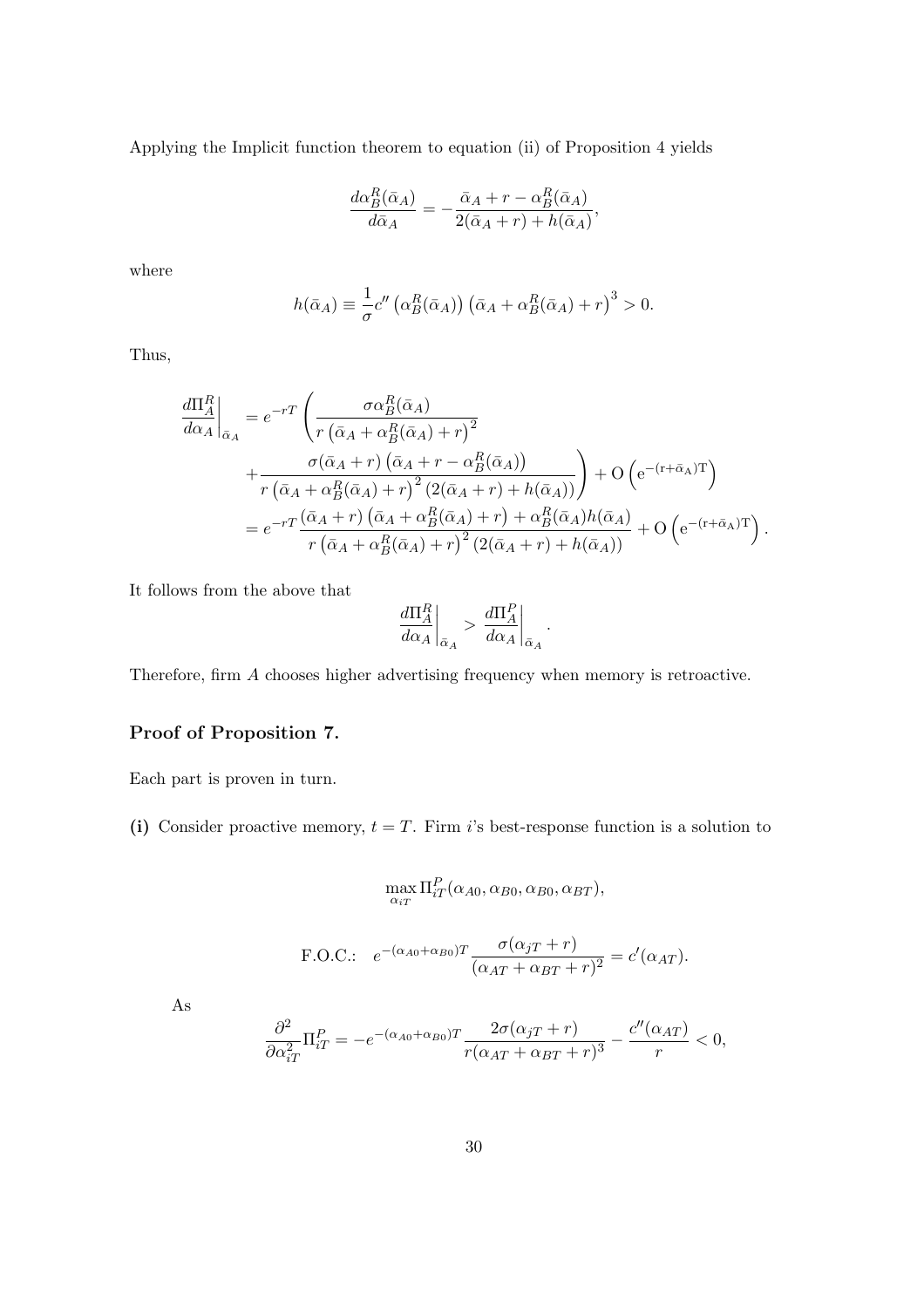the first-order conditions are sufficient. A solution to

$$
\begin{cases}\ne^{-(\alpha_{A0}+\alpha_{B0})T} \frac{\sigma(\alpha_{BT}^P+r)}{(\alpha_{AT}^P+\alpha_{BT}^P+r)^2} = c'(\alpha_{AT}^P), \\
e^{-(\alpha_{A0}+\alpha_{B0})T} \frac{\sigma(\alpha_{AT}^P+r)}{(\alpha_{AT}^P+\alpha_{BT}^P+r)^2} = c'(\alpha_{BT}^P).\n\end{cases}
$$

yields time T equilibrium strategies,  $\alpha_{AT}^P(\alpha_{A0}, \alpha_{B0})$  and  $\alpha_{BT}^P(\alpha_{A0}, \alpha_{B0})$ .

(ii) Consider retroactive memory,  $t = T$ . Firm i's best-response function is a solution to

$$
\max_{\alpha_{iT}} \Pi_{iT}^R(\alpha_{A0}, \alpha_{B0}, \alpha_{B0}, \alpha_{BT}),
$$

F.O.C.:

$$
\frac{\sigma(\alpha_{jT} + r)e^{-(\alpha_{A0} + \alpha_{B0})T}}{(\alpha_{AT} + \alpha_{BT} + r)^2} + \frac{\sigma\alpha_{jT}\alpha_{i0} (1 - e^{-(\alpha_{A0} + \alpha_{B0})T})}{(\alpha_{AT} + \alpha_{BT} + r)^2(\alpha_{A0} + \alpha_{B0})} + \frac{\sigma(\alpha_{jT} + r)\alpha_{j0} (1 - e^{-(\alpha_{A0} + \alpha_{B0})T})}{(\alpha_{AT} + \alpha_{BT} + r)^2(\alpha_{A0} + \alpha_{B0})} = c'(\alpha_{AT}).
$$

As  $\partial^2 \Pi_{iT}^R / \partial \alpha_{AT}^2 < 0$ , the first-order conditions are sufficient. A solution to

$$
\begin{cases}\n\frac{\sigma((\alpha_{A0}+\alpha_{B0})\alpha_{BT}^R + e^{-(\alpha_{A0}+\alpha_{B0})T}\alpha_{A0}r + \alpha_{B0}r)}{(\alpha_{A0}+\alpha_{B0})(\alpha_{AT}^R + \alpha_{BT}^R + r)^2} = c'\left(\alpha_{AT}^R\right),\\ \n\frac{\sigma((\alpha_{A0}+\alpha_{B0})\alpha_{AT}^R + e^{-(\alpha_{A0}+\alpha_{B0})T}\alpha_{B0}r + \alpha_{A0}r)}{(\alpha_{A0}+\alpha_{B0})(\alpha_{AT}^R + \alpha_{BT}^R + r)^2} = c'\left(\alpha_{BT}^R\right).\n\end{cases}
$$

yields time T equilibrium strategies,  $\alpha_{AT}^R(\alpha_{A0}, \alpha_{B0})$  and  $\alpha_{BT}^R(\alpha_{A0}, \alpha_{B0})$ .

### Proof of Proposition 8.

Differentiating the system of equations that jointly defines  $\alpha_{AT}^R$  and  $\alpha_{BT}^R$  (part (ii) of Proposition 7) with respect to  $\alpha_{i0}$  yields

$$
\left. \frac{d\alpha_{jT}^R}{d\alpha_{i0}} \right|_{\alpha_{i0} = \alpha_{j0} = \alpha_0} = \frac{rc'\left(\alpha_T^R\right)}{2\left(2\alpha_0c'\left(\alpha_T^R\right) + \left(2\alpha_0\alpha_T^R + \alpha_0r\right)c''\left(\alpha_T^R\right)\right)} + O\left(e^{-2\alpha_0T}\right),
$$

where  $\alpha_T^R \equiv \alpha_{AT}^R (\alpha_0, \alpha_0) = \alpha_{BT}^R (\alpha_0, \alpha_0)$ .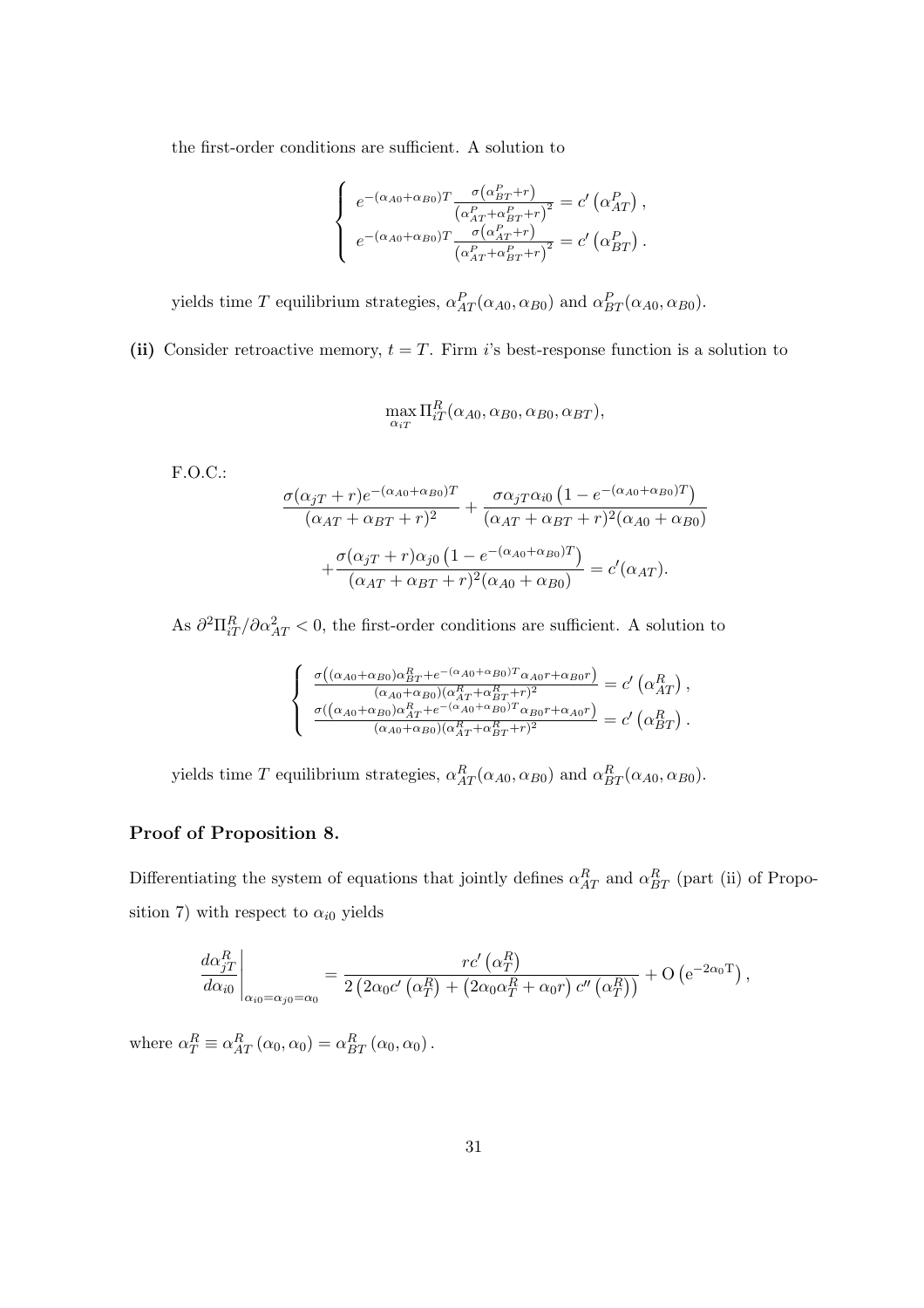Next,

$$
\frac{d\Pi_i^R}{d\alpha_{i0}}\Big|_{\alpha_{i0}=\alpha_{j0}=\alpha_0} = \frac{\sigma(\alpha_0+r)}{r(2\alpha_0+r)^2} - (1-e^{-rT})\frac{c'(\alpha_0)}{r}
$$

$$
-e^{-rT}\left(\frac{\sigma\alpha_T^R}{2r\alpha_0(2\alpha_T^R+r)} + \frac{\sigma}{2r(2\alpha_T^R+r)}\frac{d\alpha_{jT}^R}{d\alpha_{i0}}\Big|_{\alpha_{i0}=\alpha_{j0}=\alpha_0}\right)
$$

$$
+O\left(e^{-(2\alpha_0+r)T}\right).
$$

So,  $\alpha_0^R$  is defined by the following equation:

$$
\frac{\sigma\left(\alpha_0^R+r\right)}{\left(2\alpha_0^R+r\right)^2} - \left(1-e^{-rT}\right)c'\left(\alpha_0^R\right) - e^{-rT}G\left(\alpha_0^R\right) + O\left(e^{-\left(2\alpha_0^R+r\right)T}\right) = 0,
$$

where

$$
G(\alpha_0^R) \equiv \frac{\sigma \alpha_T^R}{2\alpha_0^R \left(2\alpha_T^R + r\right)} + \frac{\sigma}{2\left(2\alpha_T^R + r\right)} \left. \frac{d\alpha_{jT}^R}{d\alpha_{i0}} \right|_{\alpha_{i0} = \alpha_{j0} = \alpha_0^R} > 0.
$$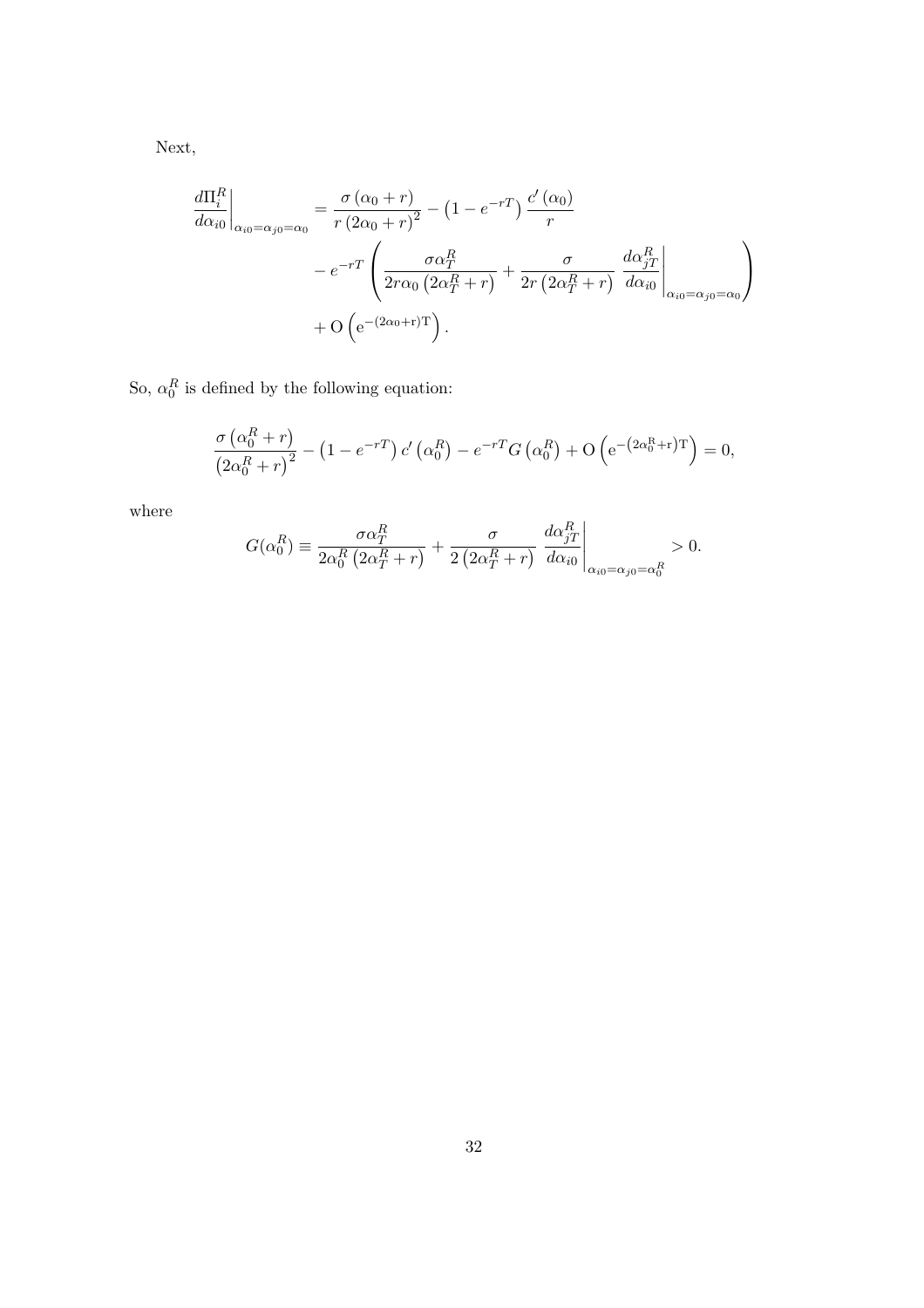# References

- [1] Bester, Helmut, and Emmanuel Petrakis, 1995, "Price Competition and Advertising in Duopoly", European Economic Review, 39, 1075-1088.
- [2] Burke, Raymond R., and Thomas K. Srull, 1988, "Competitive Interference and Consumer Memory for Advertising", Journal of Consumer Research, 15, 55-68.
- [3] Butters, Gerar R., 1977, "Equilibrium Distributions of Sales and Advertising Prices", Review of Economic Studies, 44, 465-491.
- [4] Doob, Joseph L., 1953/1990, "Stochastic Processes", New York: Wiley Classics Library (1990 edition).
- [5] Ebbinghaus, Hermann, 1885/1913, "Memory. A Contribution to Experimental Psychology", New York: Teachers College / Columbia University (1913 edition).
- [6] Grossman, Gene M., and Carl Shapiro, 1984, "Informative Advertising with Differentiated Products", Review of Economic Studies, 51, 63-81.
- [7] Jenkins, Jhon G., and Karl M. Dallenbach, 1924, "Obliviscence During Sleep and Walking", American Jpurnal of Psychology, 35, 605-612.
- [8] Jewell, Robert D., and H. Rao Unnava, 2003, "When Competitive Interference Can Be Beneficial", Journal of Consumer Research, 30, 283-291.
- [9] Keller, Kevin Lane, 1987, "Memory Factors in Advertising: The Effect of Advertising Retrieval Cues on Brand Evaluations", Journal of Consumer Research, 14, 316-333.
- [10] Keller, Kevin Lane, 1991, "Memory and Evaluation Effects in Competitive Advertising Environments", Journal of Consumer Research, 17, 463-476.
- [11] Kent, Robert J., and Chris T. Allen, 1994, "Competitive Interference Effects in Consumer Memory for Advertising: The Role of Brand Familiarity", Journal of Marketing, 58, 97- 105.
- [12] Klemperer, Paul, 1987, "Markets for Consumer Switching Costs", The Quarterly Journal of Economics, 102, 375-394.
- [13] Klemperer, Paul, 1995, "Competition when Consumers have Switching Costs: An Overview with Applications to Industrial Organization, Macroeconomics, and International Trade", The Review of Economic Studies, 62, 515-539.
- [14] Kumar, Anand, and Shanker Krishnan 2004, "Memory Interference in Advertising: A Replication and Extension", Journal of Consumer Research, 17, 463-476.
- [15] Krähmer, Daniel, 2004, "Advertising and Consumer Memory", *mimeo*, University College London.
- [16] Lawler, Gregory F., 1995, "Introduction to Stochastic Processes", New York: Chapman & Hall.